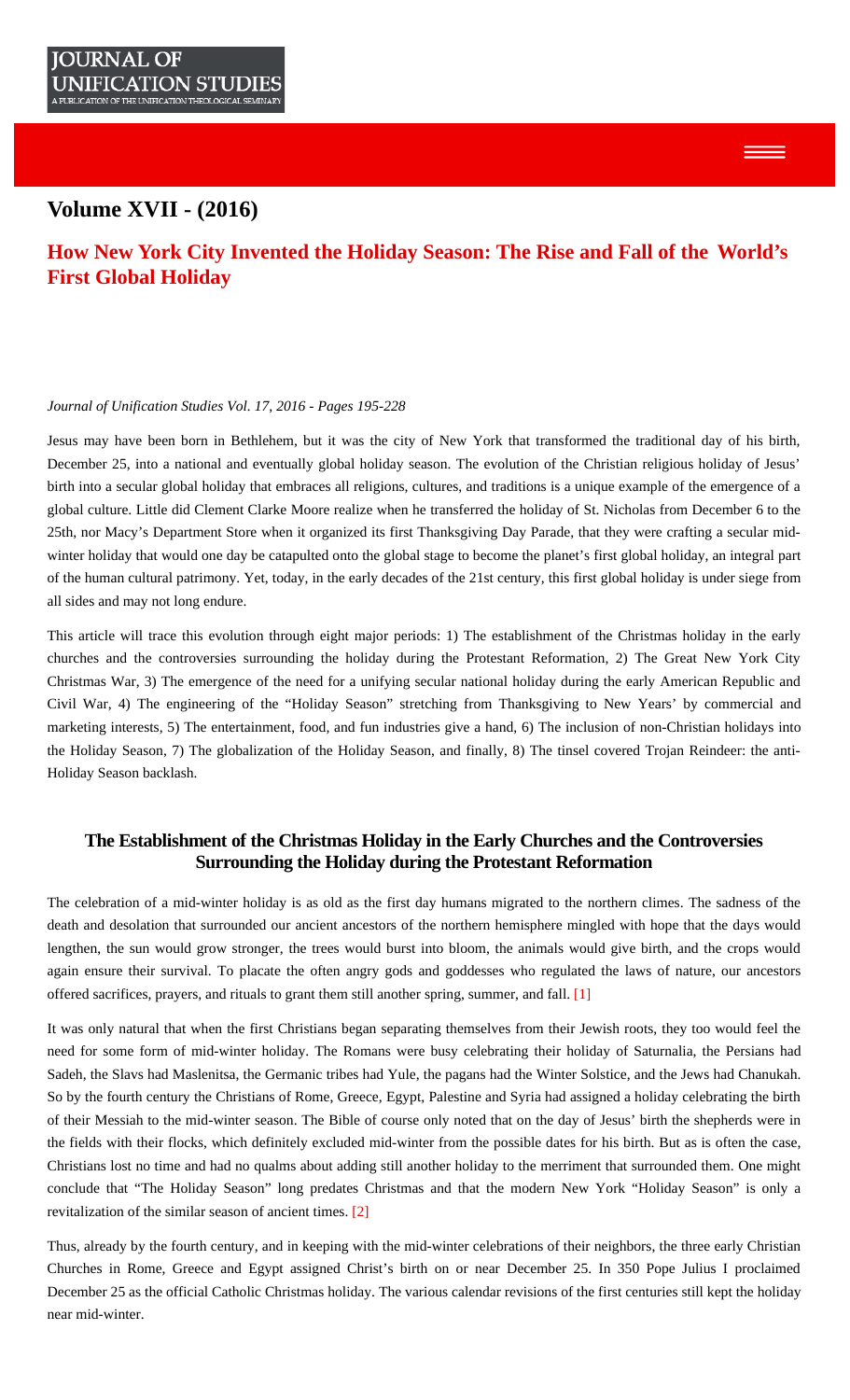The Greek, Roman and Egyptian churches, as well as the equally ancient Ethiopian, Armenian, Georgian and Syrian churches, and later the Germanic, Slavic, Celtic and Magyar peoples of Europe, easily and effortlessly surrounded the holiday of Jesus' birth with decorations, foods, traditions, music, celebrations, and rituals drawn from their various pre-Christian religions and cultures. For example, holly, Yule logs, mistletoe and decorated evergreen trees became part of the new Christian holiday of Christmas among the Germanic tribes that inhabited modern-day Germany, Holland and Scandinavia.

Catholic missionaries saw no difficulty adopting such pagan elements into the holiday. Unlike Judaism and Islam, Christianity did not elaborate a long and complex list of social, sexual, economic, political, culinary, dress, marriage, linguistic and other codes to regulate the lives of their followers to the minutest of detail. "My kingdom is not of this world," the Bible teaches in John 18:36, and "Render to Caesar the things that are Caesar's, and to God the things that are God's," Jesus instructed his followers in Mark 12:17. Without firm and divinely revealed instructions on how to order their day-to-day lives, the various churches and ethnic groups freely drew on the wealth of pagan elements to fashion their respective Christmas celebrations.

That Roman Catholics from Poland to Portugal and from Iceland to Italy would break into ecstatic celebrations every Christmas went unchallenged until the outbreak of the Protestant Reformation in the mid-1500s. Central to the reforms of Jan Huss, Martin Luther, John Calvin, Huldrych Zwingli, John Knox and others was the quest to return Christianity to the purity of the first centuries. Their test of Christian authenticity was its presence in the Bible. "If it's not in the Bible then it's not Christian" was the slogan that inspired them all. Out went the Latin language, nuns and convents, monks and monasteries, popes and cardinals, indulgences and the seven sacraments, and statues and pilgrimages. The followers of the Swiss reformers went even further and rejected priestly vestments, veneration of the saints, the veneration of Mary, bishops, and the holiday of Christmas. The followers of John Calvin's pupil, the Scotsman John Knox, went even further and eliminated church organs, figurative stained glass windows, and all church music other than chanted Psalms. [\[3\]](#page-15-1)

<span id="page-1-0"></span>As the Protestant Reformation worked its way through the cultures and peoples of Europe, each of the many churches inspired by the reformers adopted their own unique teachings regarding the holiday of Christmas. The Lutherans continued the Catholic tradition of Christmas and went on to add countless hymns and traditions to it. The Dutch Reformed Church downplayed the holiday but stressed St. Nicholas' Day on December 6 as the time of festivities, gift giving, and luscious foods. The Church of Geneva eventually tolerated even if they did not stress the holiday, but added their own riotous holiday to the season, The Escalade, on December 11-12. This holiday commemorates Geneva's defeat of the Duke of Savoy in 1602 who sought to add the rich city-state to his lands.

The Anglican Church lurched from periods of vicious opposition under Cromwell to festive celebration under Catholic monarchs, until Queen Elizabeth sanctioned the holiday in the famous English compromise that attempted to strike a balance between the Catholics and the Protestants. Latin was rejected, the king replaced the pope, and Christmas was permitted. The Scotch Presbyterians, English Baptists, Puritans, Quakers and Methodists rejected Elizabeth's compromise as a sell-out to Catholicism and fiercely opposed the pagan-Papist holiday of Christmas. But they all joined in the New Year's festivities on the night of December 31.

## **The Great New York City Christmas War**

"First come, first grab" was the slogan that determined the European colonization of the Americas. Spain was the first unified nation-state of Europe, and deeply inspired by its Catholic faith it dispatched Columbus to discover a direct sea route to Asia without having to round Africa. In 1492 he "discovered" the Americas, and soon everything from Texas, Florida, and California to the southern tip of Argentina was in Spanish hands. Portugal also threw out the Muslims and Jews, united under the guidance of one king and one church, and grabbed Brazil. France, Holland, and England were late-comers to the Americas. France grabbed the Mississippi Valley and Quebec; the English seized New England and Virginia; and the Dutch laid claim to a vast area stretching from Cape Cod to the Chesapeake Bay and north to French Quebec.

In flowed thousands of Spanish, Portuguese, French, and English settlers to fill the expanses of their land claims. They each brought their own particular attitudes toward Christmas. For the Spanish, Portuguese and French Catholics, Christmas was not an issue. The English colonies of Virginia, the Carolinas, Maryland and later Georgia likewise had no qualms about celebrating the December 25 birth of Jesus. For the English Puritans who settled in New England and Long Island, the Quakers who settled in Queens, New York, and later in Pennsylvania, the English Baptists and Methodists, and the Scotch Presbyterians, Christmas was discouraged if not outright forbidden.

Little Holland, which claimed an expanse of land from Cape Cod to the Chesapeake River and was then the richest country in the world, had difficulty rousing settlers to leave the bucolic canal houses, wealthy trading towns and counting houses of home. New Amsterdam, founded in 1624, remained a mere village of 2,000 souls, equal to that of English Boston, when in 1647 Peter Stuyvesant was appointed Governor-General of the colony. He received instructions to increase the population of the colony or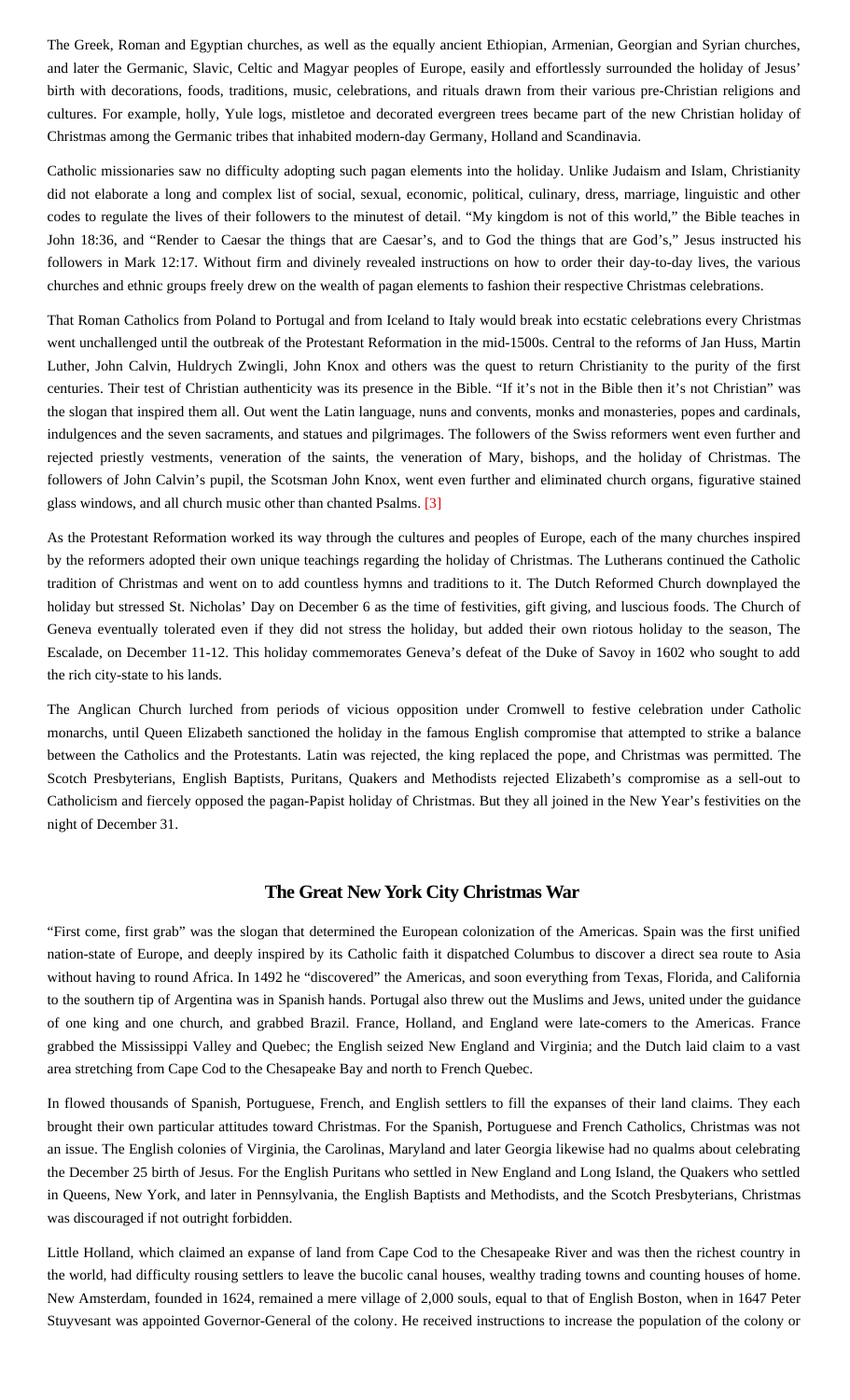else the English, French or Spanish would seize it. When a band of English Baptists requested permission to settle in the colony, the governor granted them land in what is today Flushing, Queens. A group of French Huguenots staked out New Rochelle, and some Scotch Presbyterians were given territory in Brooklyn. German Lutherans, Mennonites, Moravians and Reformed Christians were welcomed, in 1657 a group of Sephardic Jews were reluctantly allowed to settle, and eventually some English Quakers and Anglicans arrived. Only Catholics were banned, because it was feared they would constitute a Fifth Column in league with their fellow religionists in Quebec or Florida who would be eager to take over the colony. [\[4\]](#page-15-2)

<span id="page-2-0"></span>Unfortunately, the diverse settlers were not able to put the memories of the Reformation aside in their new homeland. The English Baptists sought out any chance to preach to non-Baptists that they were hell-bound because child baptism was not biblical. They marched so many residents down to the East River where they washed away their Original Sins and opened the gates of heaven for them that they earned the nickname "Dunkers." The Quakers, who founded a new Meeting House in Manhattan, were also aggressive in pointing out the sins of others. The governor attempted to expel them, but they protested to Holland and gained permission to remain. This protest is called the Flushing Remonstrance and remains the first American call for religious freedom. The early English Baptists often joined the Quakers in disrupting church services and Christmas celebrations in the colony.

The English takeover in 1664 confirmed Stuyvesant's worst fears. In spite of his efforts to build up the colony, the Dutch had lost it. The occupying English demonstrated their rule by building Anglican (Episcopalian) churches in prominent locations in every settlement and town in the colony and declaring their church the established church of the city and surrounding counties. On Broadway they raised Trinity Church and in the center of Quaker and Baptist Flushing they built a church dedicated to St. George the Dragon Slayer. The first pastor preached that he had come to town to slay the dragon of Quakerism. At the same time scores of Scotch and North Irish Presbyterians arrived, and with migration their hatred of the English only increased. But of course Catholics were still banned, and even the secret celebration of the Mass by an itinerant priest was a crime punishable by death.

English Governor Edward Hyde undertook a vicious campaign to force the residents of the colony into the Anglican Church. He revoked or refused to grant preaching licenses to many non-Anglican ministers and churches in one of the many holy wars that plagued the colony. Large numbers of French Huguenots, German Lutherans and Scotch Presbyterians joined the Anglican Church. Presence at official religious celebrations and events became a necessity for residents of the city who aspired to positions of political power or economic influence. The city was firmly ruled by Episcocrats. Although Hyde was recalled to London for his double crimes of religious persecution and excursions through the town in female attire, the rule of the Episcocrats remained. Trinity Church presented lavish Christmas celebrations and even staged the first global presentation of Handel's Messiah in 1770. Meanwhile, the staid Dutch Reformed citizens further downplayed the holiday of Christmas while putting their emphasis on wild times in honor of St. Nicholas on December 6 and a routine of house visits on New Year's Day. Likewise, the Presbyterians, Baptists and Methodists retreated into the New Year's celebrations which featured house visits, drinks, and parties. [\[5\]](#page-15-3)

<span id="page-2-1"></span>The American Revolution of 1776-1783 marked the end of the English era, the disestablishment of the Anglican Church, and the flight of most American Anglican clergymen. When Trinity Church on Broadway burned during the great fire of 1776, it is said that the residents of the city erupted in cheers. With independence came the American Constitution with its freedom of religion and separation of church and state. But these freedoms were restricted to the Federal level, and many states retained religious restrictions and established churches. However, unlike the other 12 colonies become states which had large English majorities, New York State and City were religiously diverse. In 1776 the city had a total of 14 houses of worship, including 3 Anglican, 2 Dutch, 2 Lutheran, and one each for Huguenots, Quakers, Presbyterians, Baptists and Moravians, and one synagogue. Six were firmly in the Christmas camp, four were for subdued celebrations, and four (including the synagogue) were non-Christmas celebrators. [\[6\]](#page-15-4)

<span id="page-2-2"></span>Christmas remained a controversial issue in the city. The city surged from a population of 25,000 in 1776 to 152,000 in 1820. Hordes of immigrating Irish Catholics, German Catholics and Lutherans, and English Anglicans brought their Christmas celebrations with them. Equal numbers of English Baptists, Methodists and Puritans, German Baptists, and Scotch and North Irish Presbyterians adamantly refused to abandon the purity of their Christianity in the new city. In addition to these throngs of new immigrants, with the loss of state support and patronage, Presbyterians, Methodists and Baptists quickly realized that it was sink or swim for each denomination. Edwin Scott Gaustad describes the thousands of Bible toting and quoting lay-preachers that fanned out across the young republic, transforming the Presbyterians, Methodists, and Baptists into the three leading denominations of the land. Tent revivals, Sabbath worship, and home Bible reading and study dominated this movement. The American Sunday School Union, American Bible Society, and American Tract Society provided these missionaries with all that they needed in the form of cheaply bound Bibles, tracts, and teaching materials. In this Bible oriented religious revival there was little room for non-Biblical traditions like Christmas. [\[7\]](#page-15-5)

<span id="page-2-3"></span>In New York City these Bible fundamentalists targeted the newly arriving Catholics. Forbidden to migrate to the city under the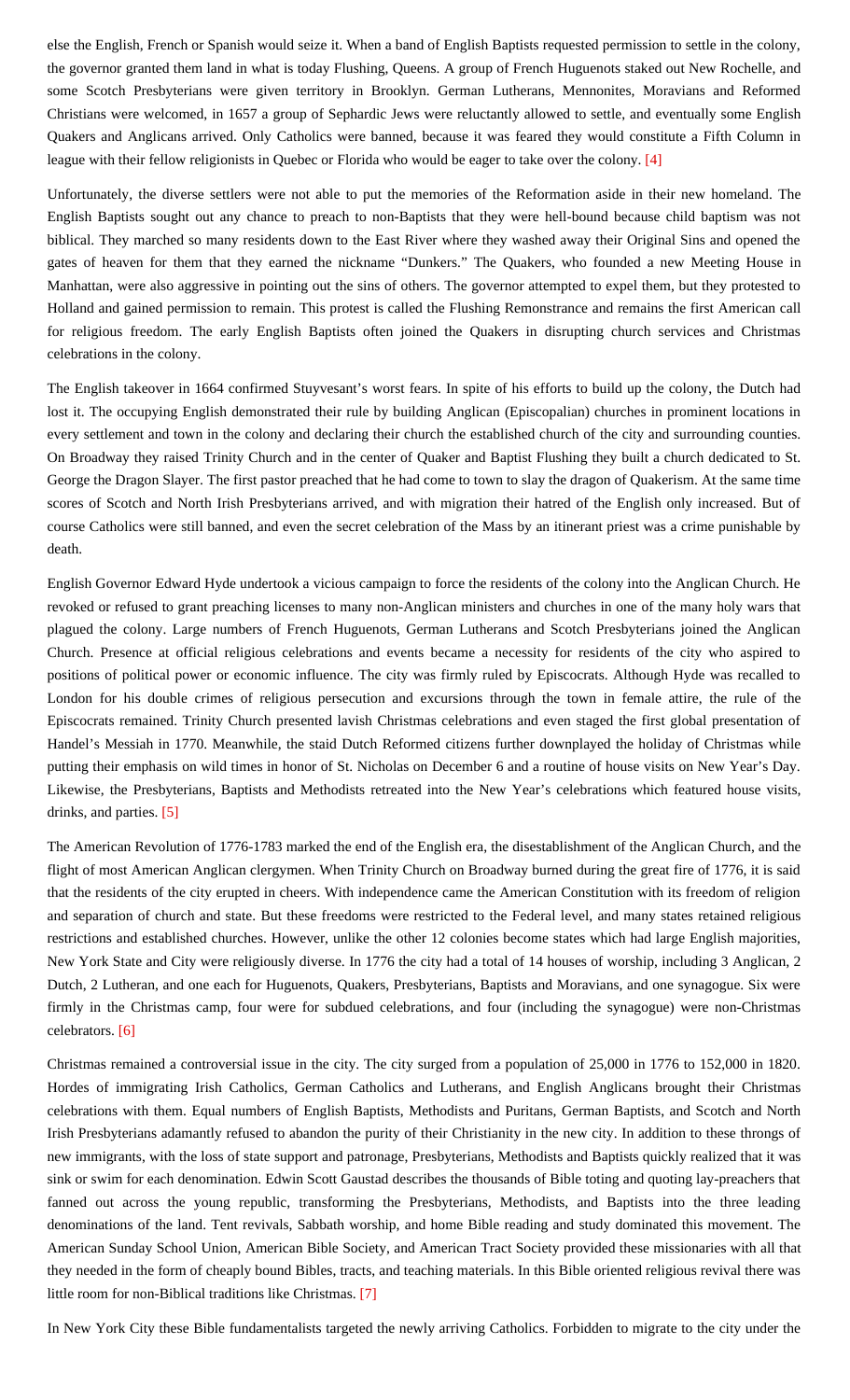English, after independence the gates were thrown open wide and both Irish and Germans carved out ethnic neighborhoods. Christmas midnight mass was the usual target of their saving ire. In 1806 fifty reformers gathered outside the newly dedicated St. Peter's Church to taunt worshippers. Word spread of the attack, and the worshippers who arrived for the early morning services were well armed with cudgels, stones, and brickbats. The police attempted to separate the antagonists, one officer was killed, and the Protestants cleared the church and went on to invade "Irishtown" where they wreaked havoc. [\[8\]](#page-15-6)

<span id="page-3-0"></span>These Protestant nativists not only opposed Christmas. They objected to statues, which they routinely defaced, nuns, whom they attacked in the streets, and Irish and German bars and taverns, which desecrated the Sabbath by opening Sunday afternoons. But the mass arrival of Irish and German Catholics seemed to be a tide that not even the most fervent Bible-based Christian could resist.

Recognizing defeat on the battlefield of the city, a group of Presbyterians and like-minded Bible Protestants retreated to a newly laid-out square and turned it into an island of God. Abandoning the rest of the city to the pagans, they transformed Washington Square into a New Jerusalem. Their stately Federal homes surrounded the square and crept up Fifth Avenue. First Presbyterian Church at 12th Street and 5th Avenue, and New York University (NYU) "The Presbyterian University," dominated the new neighborhood. With the eclipse of the Episcocracy during the American Revolution, the Presbyterians took over the reins of power in the city. Around the square clustered the city's new elite of bankers, mayors, intellectuals, industrialists and inventors. The flickering candles of Christmas services, the tinsel of a tree, or the echo of a carol were not to be found on Christmas Eve in Washington Square. In her book, Old New York (1924), Edith Wharton describes the throngs of visitors who passed from one brownstone to the other, the merriment of greetings, the bowls of punch, and tables laden with delicacies; but this was not Christmas, it was New Year's Eve. [\[9\]](#page-15-7)

<span id="page-3-1"></span>It was not only Irish and German Catholics and Lutherans, and Bible-based reformers who battled over Christmas during the first decades of American independence. The Second Great Awakening gave rise to many new denominations that also battled over this clearly non-Biblical but so attractive holiday. William Miller (1782-1849) urged his Millerite followers to abandon all their property, dissolve their marriages, and retreat to a mountain in Upstate New York in preparation for the millennium. When Jesus did not appear as predicted in 1943, his followers adopted the belief that the Second Coming of Jesus was "imminent." The Seventh Day Adventists, as they came to be called, rejected the non-biblical Sunday Sabbath along with the equally non-biblical December 25 Christmas. Like most new converts the Adventists entered the Christmas war with fervor, distributing tracts, preaching on street corners and organizing public prayer. Another reform movement that struggled to enter the foray was the Oneida Community founded by John Humphrey Noyes (1811-1886), also in Upstate New York. Along with rejecting traditional marriage, patriarchal rule and urban life, his followers sought to return to Christianity in its purest form. Out went Christmas, of course, but eventually the clamor of children for decorated trees and gifts proved a force they were unable to resist. The compromise was that the innocent children would have their tree and gifts but the more mature adults would not celebrate the holiday. Other new churches that had to chart their ways through the troubled waters of Christmas were the followers of Charles G. Finney, the Campbellites (Disciples of Christ), and the Mormons. [\[10\]](#page-15-8)

<span id="page-3-3"></span><span id="page-3-2"></span>Christmas joined Sabbath observance, slavery, women's rights, corruption, immorality, crime, drugs, prostitution, gambling and alcohol, as major moral issues that risked plunging the city and the nation into chaos during the early decades of the young republic. In fact, daily violence reached such proportions that in 1828 the city established its first professional police force following an especially violent Christmas riot. Herbert Asbury's book and later film, *The Gangs of New York* (1927), portrays the turmoil of those decades. [\[11\]](#page-15-9)

# **Need for a Unifying Secular National Holiday during the Early American Republic and Its Emergence at the Time of the Civil War**

Clement Clarke Moore (1779-1863) was professor of ancient languages at the Episcopal General Theological Seminary in Manhattan and an ordained clergyman. But before he achieved his scholarly fame, in 1803 he composed a little poem for his children titled, "A Visit from Saint Nicholas," popularly known as "The Night before Christmas." It was not published until 1823, and Moore only acknowledged his authorship of the little children's ditty in 1837. Scholars believe that Moore incorporated many of the traditions surrounding Christmas drawn from various sources that were current in the city.

> **Image:** Clement Clarke Moore merged the old Dutch December 6 gift giving Feast of St. Nicholas with the December 25 Christmas to create the modern Christmas holiday.

His little children's poem serves as a snapshot of how many New Yorkers celebrated Christmas at his time. First the poem transferred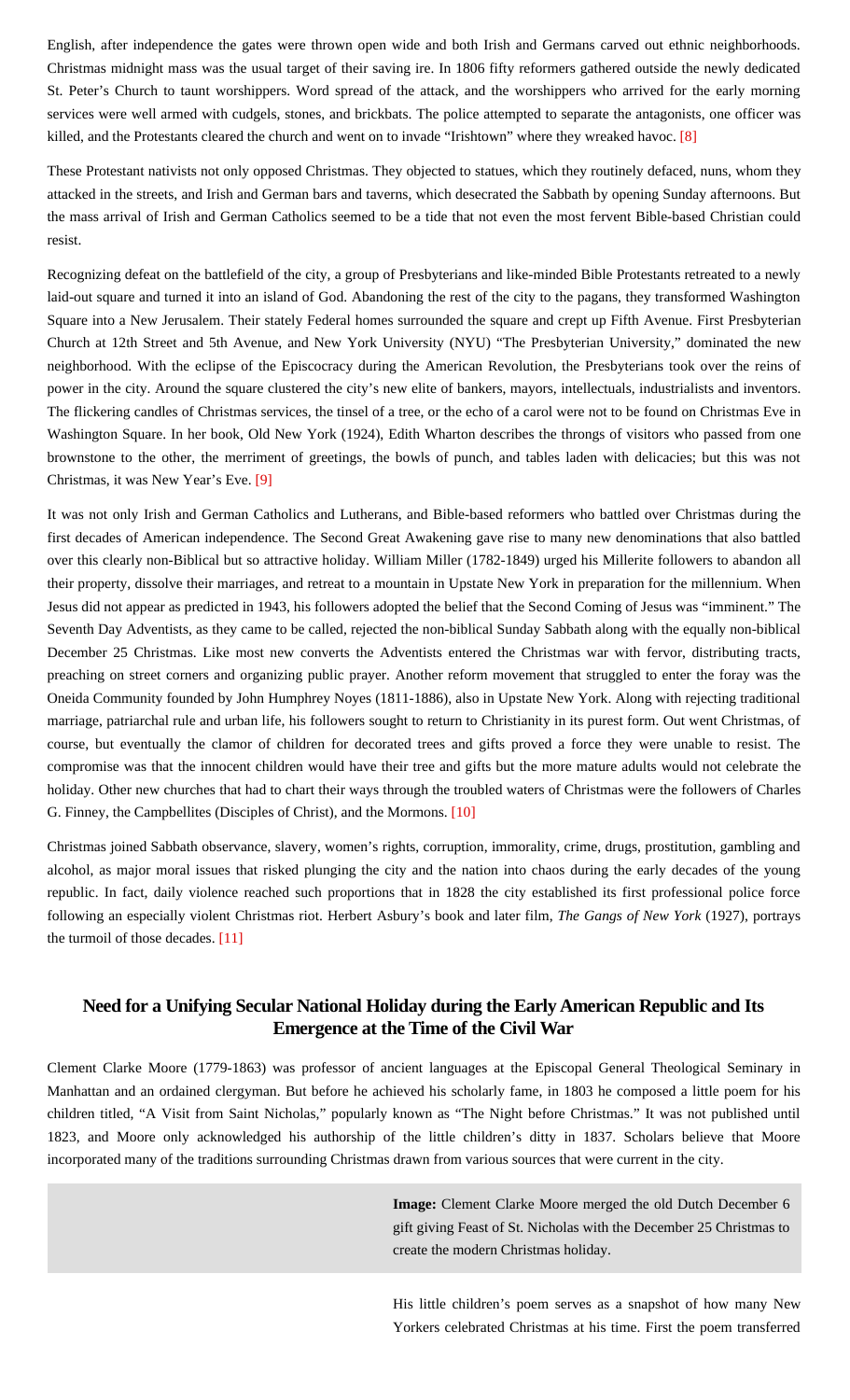

the ancient Christian and beloved Dutch holiday of St. Nicholas (Sinterklaus in Dutch), with its festive foods, entertainment and gift giving, from December 6, when it is still celebrated by Catholics, to December 25. Secondly, the poem relocated the saint from his Mediterranean coast home of Myra (Demre in Turkish) to the North Pole and dressed him in fur rather than traditional Greek Orthodox bishop's robes.

Interestingly, the poem still referred to him as "St. Nick" or "Saint Nicholas." Third, the poem described the saint as a "right jolly old elf" rather than the tall, stately, dignified bishop usually portrayed on

holy cards. Fourth, the poem noted that Saint Nicholas used a team of 8 tiny reindeer to propel his miniature sleigh. In spite of the poem's continued use of the name "Saint Nicholas," Moore's poem marked a major step in the secularization of the saint and the holiday. [\[12\]](#page-15-10)

<span id="page-4-0"></span>Washington Irving (1783-1859) also played a very important part in the evolution of the New York Christmas holiday. Moore, a theologian and professor of religious languages, elaborated Christmas as a fun-filled children's and family holiday. Irving, a founder of the New-York Historical Society, author, essayist, biographer, historian and diplomat, recognized the potential of the holiday as a force capable of uniting the northern and southern colonies, old family Knickerbockers and new Irish and German immigrants, upper and lower social classes, and rich and poor.

Compared to Spain, England, France and Russia, the newly established United States of America had no history, no national language, no national religions, no national identity and no national culture. Irving set out to rectify this lacuna. In his *A History of New-York from the Beginning of the World to the End of the Dutch Dynasty* (1809), written under the name Diedrich Knickerbocker, Irving evoked a glorious if largely fictitious Dutch history of New York. In fact, he wrote, the English takeover of the colony in 1664 was part of God's plan for the unification of the 13 colonies, their victory in the American Revolution, the writing of the Constitution, and the spread of freedom and liberty around the world. [\[13\]](#page-15-11)

<span id="page-4-1"></span>In *The Keeping of Christmas at Bracebridge Hall* (1822), Irving described how the celebration of Christmas in England bridged class and wealth and contributed to a stable and happy country. In *Old Christmas* (1856) he retained the name "Saint Nicholas," although various forms of the Old Dutch translation of the name, "Sinterklaas" and eventually "Santa Claus," were commonly used in the city. Irving stressed the holiday as one that not only transcended all social classes and could unite all New Yorkers and Americans, but transcended all religions as well. Even the most militant Presbyterian, Methodist, Puritan or Baptist could celebrate the holiday. [\[14\]](#page-15-12)

<span id="page-4-2"></span>**Image:** Nast created a Civil War star spangled Santa as a symbol of American patriotism.

Still another New Yorker who contributed to the emerging holiday season was Thomas Nast (1840-1902). During the American Civil War, Nast mobilized Santa as a representation of American nationalism, often portraying him wearing a blue outfit with stars distributing gifts to Union soldiers and referring to him as "Santa Claus." [\[15\]](#page-15-13) Following the war, after several experiments he designed Santa's red outfit that we all recognize today. [\[16\]](#page-15-14) Under Nast's brush, Moore and Irving's "right jolly old elf" named St. Nicholas became a secular grandfatherly figure named Santa Claus. He was totally devoid of any religious meaning, and Nast even provided him with a wife, something St. Nicholas' Greek Orthodox superiors would not have approved of. [\[17\]](#page-15-15)

As late as 1855, the growing Christmas holiday was still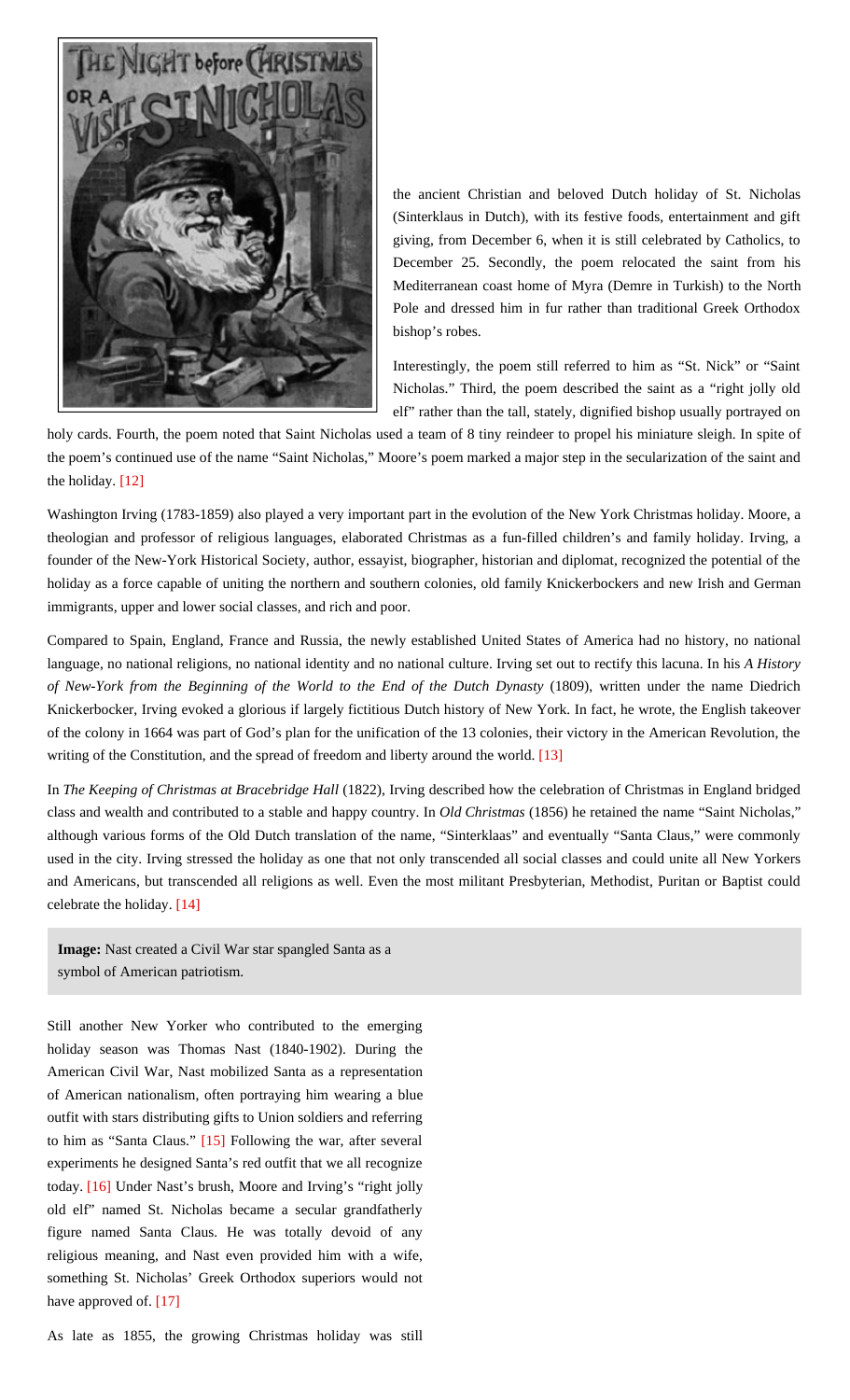

<span id="page-5-2"></span><span id="page-5-1"></span><span id="page-5-0"></span>shunned by many churches. The *New York Daily News* for December 26, 1855 reported, "The churches of the Presbyterians, Baptists and Methodists were not open on Dec. 25… They do not accept the day as a Holy One." The writer continued that Episcopalian, Catholic and German churches were all open and decked with evergreens for the holiday. [\[18\]](#page-15-16)

<span id="page-5-3"></span>But during the Civil War, Christmas emerged as a secular symbol of American nationalism. In 1870 Congress declared Christmas a holiday for Federal employees in DC, and in 1885 extended the holiday to all Federal employees. States began proclaiming Christmas a holiday already in 1836 when Alabama began the trend, with New York State joining the pack in 1849.

The growing American public school system in the 1880s and 1890s mobilized Santa and Christmas as a quasi-national holiday. Stu-dents were required to decorate the school Christmas tree, participate in pageants, bring gifts to exchange, and as homework describe their family celebrations. The celebration of Christmas, like speaking English, voting, and hard work, had become a test of assimilation, Americanization, and loyalty to their new nation for the millions of Italians and Eastern European Catholics, Orthodox and Jews who flowed through Ellis Island. [\[19\]](#page-15-17)

<span id="page-5-4"></span>

**Image:** This Nast centerfold depicts the various ways Christmas was being celebrated after the Civil War.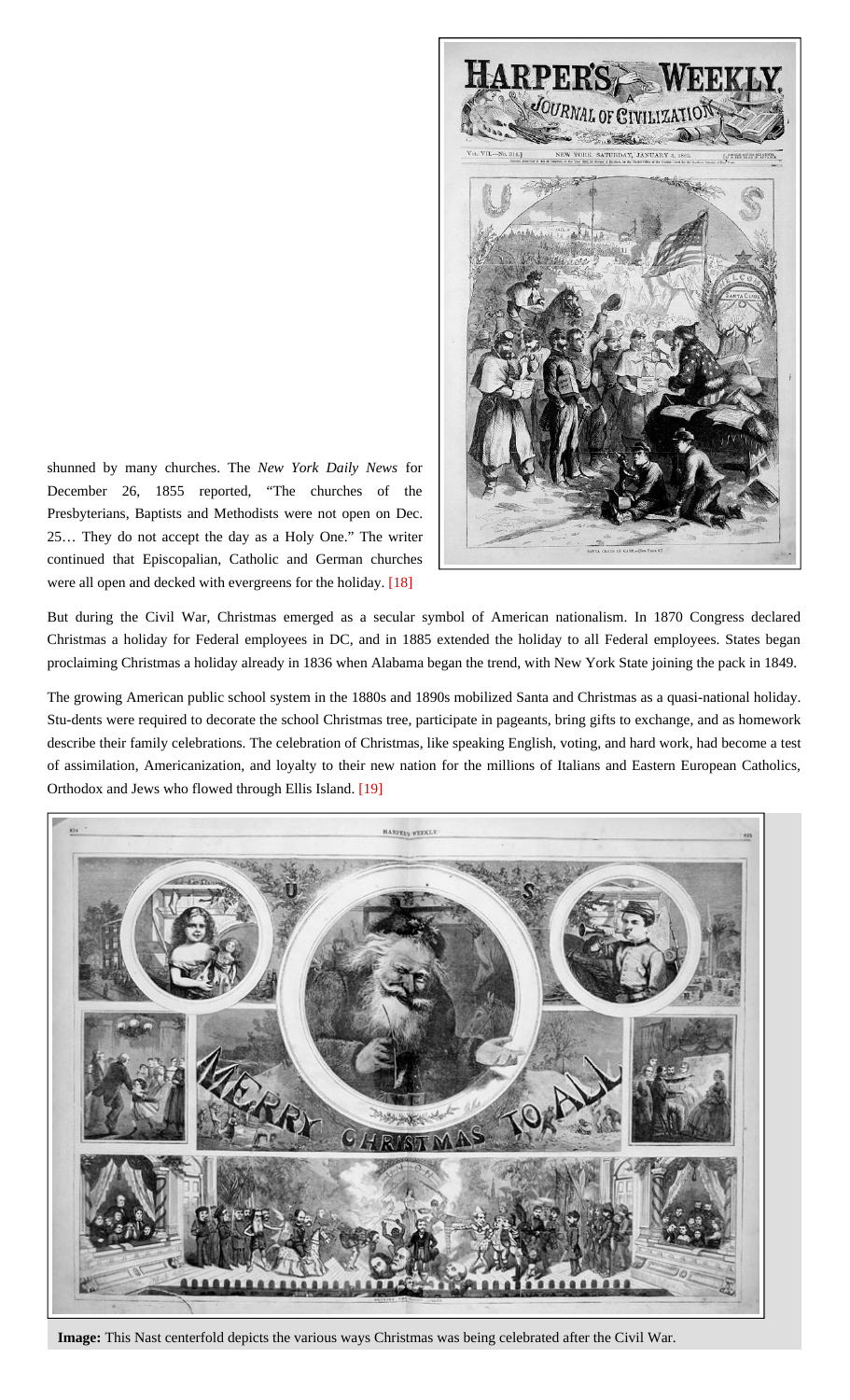<span id="page-6-0"></span>W. Lloyd Warner argues in *Structure of American Life* that by the turn of the twentieth century Christmas had become part of American civil religion. Under the guiding hands of Moore, Nast, and the public school system among others, the holiday had lost its specifically Christian characteristics. Christmas joined Thanksgiving, Memorial Day and the Fourth of July, he wrote, as part of the "ceremonial calendar of American society." They allow Americans to express common sentiments, share their patriotic feelings, draw people together, emphasize their similarities and common heritage, and minimize their differences. [\[20\]](#page-15-18) Robert Bellah reflected this sentiment in his classic article, "Civil Religion in America," by arguing that while Christmas is selectively derived from Christianity, it "is clearly not itself Christianity." [\[21\]](#page-15-19)

# <span id="page-6-1"></span>**Engineering of the "Holiday Season" Stretching from Thanksgiving to New Years' by Commercial and Marketing Interests**

When Thomas Edison (1847-1931) presented his first string of electric Christmas tree lights in 1880, modern technology began lending a hand to the growing importance of Christmas to New York City and the nation. In a massive publicity blitz, his "Edison Ready to use Electric Lighting Outfits" made their way into the city's homes. To power them he constructed the first commercial electricity generating plant in Lower Manhattan. The ancient pagan Germanic Christmas tree could now safely be brought indoors, and Christmas became a popular middle class family celebration. To advertise his new lights, Edison and his General Electric Company sent picture postcards to families that featured a modern, middle class family decorating their home for the holiday. The father is on a stepladder dressed in a stiff white collar, tie, vest and black smoking jacket while his wife is neatly tucked in her corset. Strings of lights not only decorate the tree but are strung throughout the house. [\[22\]](#page-15-20)

<span id="page-6-2"></span>Of course all these indoor trees needed decorations. Into the season stepped F. W. Woolworth (1852-1919), who traveled to Germany and signed a monopoly agreement with the German manufacturers of glass ornaments which he marketed at his growing national chain of stores. The smaller ones sold for 5 cents and the larger ones for 10 cents, thus the origin of the 5 and 10 cent store. He constructed his corporate headquarters on Broadway which reigned as the tallest building in the world from 1913 to 1930. Woolworth strongly contributed to the New York Christmas holiday going national. His newspaper and magazine advertisements, like those of Edison, made celebrating Christmas a New York institution. [\[23\]](#page-15-21)

<span id="page-6-3"></span>Another merchant who contributed mightily to the commercialization of the holiday season was Frederick August Otto Schwarz (1836-1911), who migrated to the city where he opened his toy store in 1870. Mercifully he shortened the name of the store to FAO Schwarz, and in 1896 he declared his store the "Original Santa Claus Headquarters." His gift catalogue made Christmas a national obligation. Together with other toy merchants such as Woolworth, Schwarz made New York City the toy capital of the nation. In February 1903 the first American International Toy Fair was held in the city to bring together toy professionals, advertisers, merchants, designers, importers and the press. Toys are now one of the largest American industries, with an annual sales of \$23 billion in 2014. [\[24\]](#page-15-22)

<span id="page-6-4"></span>The individual who singlehandedly transformed Christmas into the Holiday Season was Adolph Simon Ochs (1858-1935), a German-born Jew who bought *The New York Times* newspaper in 1896 and built its new corporate headquarters on 42nd Street and Broadway in 1903. To celebrate, his new building began hosting outdoor displays to welcome in the New Year. Eventually the celebrated crystal ball drop became the highlight of the celebration. In short order, the Holiday Season extended from Christmas to New Year's. [\[25\]](#page-15-23)

<span id="page-6-5"></span>Macy's Department Store extended the season even further when the store held its first Thanksgiving Day Parade in 1924, at the height of the Roaring 20s. The last float features Santa Claus coming to town and announces the official beginning of the Christmas shopping season. With the Macy's Thanksgiving Day Parade at one end and the Times Square New Years' ball drop at the end, the Holiday Season was now clearly delineated. The rest of the story is simply filling in the nearly month-long season between Thanksgiving and New Years with almost daily celebrations.

Shortly after Macy's first parade, in 1931 in the midst of the Great Depression, the workers at the rising Rockefeller Center complex of buildings erected their first tree to celebrate the holiday. Until today the lighting of the tree is not only a major New York event, but like the Times Square Ball Drop a national and even international event. [\[26\]](#page-15-24)

<span id="page-6-6"></span>So overwhelming had the juggernaut of the Holiday Season become as it steamrolled across helpless immigrants, through ethnic New York City neighborhoods, and into mid-western farms and villages, that none could stand in its path. As much as diehard parents, ministers, priests and rabbis railed against not only the pagan Christmas holiday itself but the rabid commercialization of it, nobody, not even God himself, could resist the incessant and pitiful clamor of children for candy, cookies, cakes, Christmas trees, and most importantly, Christmas presents.

Charles W. Jones wrote in the *New-York Historical Society Quarterly* that Christmas customs were like tuberculosis germs; no matter what we did to resist them, they inevitably find a way to enter into the social body where they germinate, often become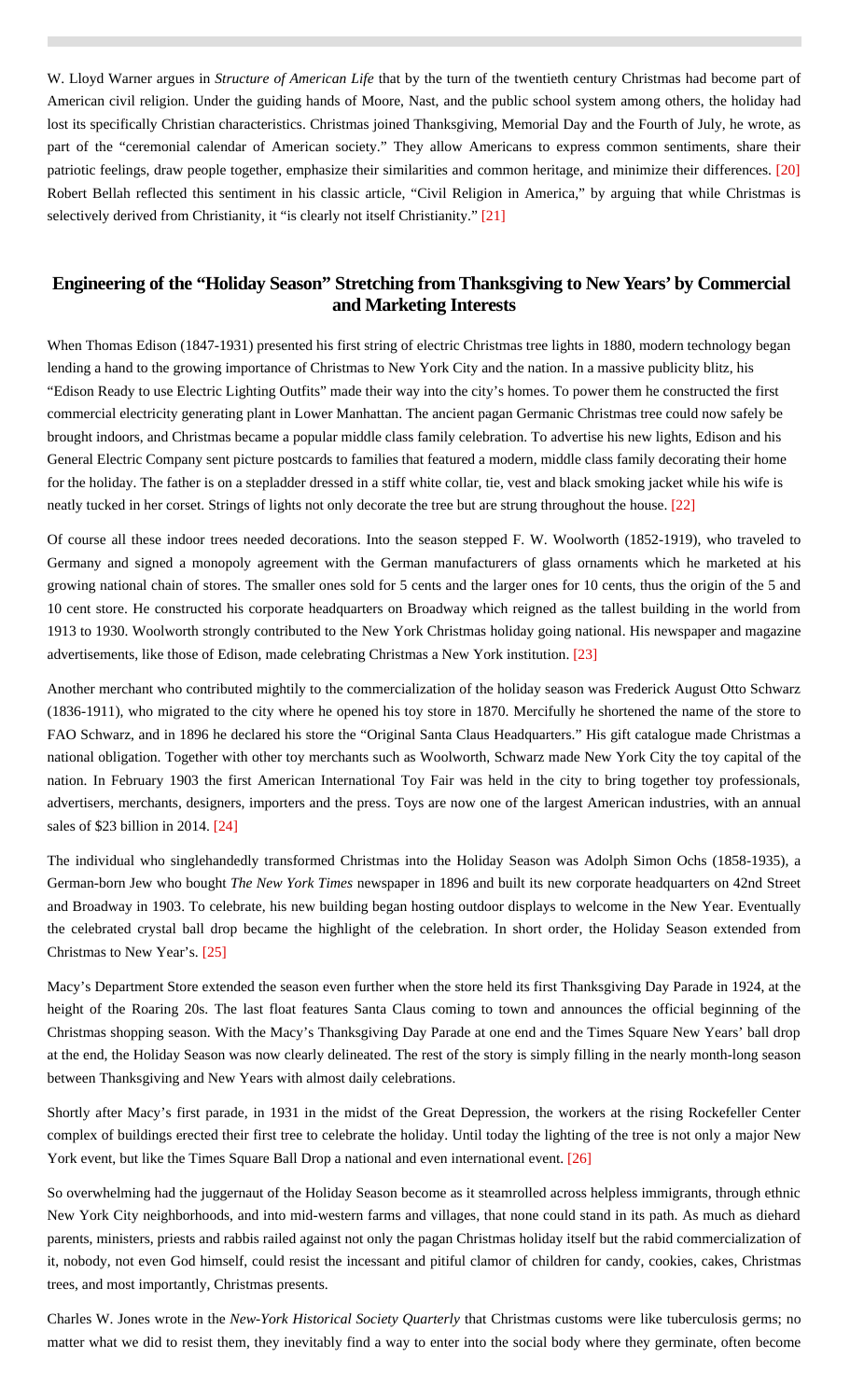<span id="page-7-0"></span>virulent, and change into a plague. The weakest link in the social body was children. "Children will outwit reformers every time," he wrote. [\[27\]](#page-15-25) After all, it was William Gilley's little children's book that first popularized the name "Santa Claus," [\[28\]](#page-15-26) and Clement Clarke Moore wrote his poem for his children.

The Reverend James W. Alexander, pastor of Fifth Avenue Presbyterian Church, was one of the last and most dedicated holdouts against the creeping incursions of the holiday. As early as 1851 he described some "three hundred and fifty urchins and urchinesses" assembled at one of the church's mission chapels eagerly expecting holiday treats just like at any other church. The reverend rationalized holding a Christmas celebration for the children by insisting that Christmas was no longer a religious holiday in the city, and so the celebration did not violate the teachings of the Presbyterian Church against engaging in any form of worship not specifically commanded by the Bible. Eventually his church, like most of the traditional anti-Christmas denominations, was swept up by the growing Christmas frenzy. Neither ministers nor theologians, neither dogma nor Scriptures, neither sermon nor resolution could resist the clamor for Christmas festivities emanating from the children in Sunday School. Alas for the Presbyterians, Christmas services joined the church organ, hymn singing, and Tiffany figurative stained glass windows in the downfall of the Reformation quest to return the Scots to the Christian purity of the first centuries. In 1906 the Presbyterians in the northern half of the nation published official prayers for Christmas, and in 1932 the Southern Presbyterians did likewise. [\[29\]](#page-15-27)

<span id="page-7-1"></span>The Jews of the city likewise had no choice but to give in to the mounting pressure of children, but they remained troubled by what they termed "The Christmas Problem." The almost half million eastern European Jews of the Lower East Side of Manhattan and Brownsville in Brooklyn had little choice but to send their children to the public schools of the neighborhood. Along with learning English, saluting the flag, reciting the Pledge of Allegiance, learning American history, celebrating Thanksgiving and the 4th of July and referring to Webster's Dictionary of the American-English language, celebrating Christmas was part of the process of Americanization. The few religious yeshivas charged tuition, and the new immigrants could barely keep body and soul together, much less find the funds for private school. Like the Presbyterians, most Jews considered Christmas as a secular American holiday along the lines of Thanksgiving and the Fourth of July. Some Jews objected to the singing of outright religious hymns in schools, and the Union of Orthodox Hebrew Congregations even mounted a school boycott of the public schools in Brownsville at the turn of the century.

<span id="page-7-2"></span>But the *New-York Tribune* of December 25, 1904 reported, "Jews Keep Christmas: Children Demand It on the East Side, and That Settles It." [\[30\]](#page-16-0) The article wrote, "Santa Claus visited the East Side last night and hardly missed a tenement house." The reporter asked "an official of one of the big East Side synagogues" if he allowed his people to celebrate Christmas. The official declared, "There is no reason why we should not. Christmas no longer has any religious significance. At least it has none in cosmopolitan New-York." He continued that if he ordered them not to celebrate the holiday, they would demand to know why. He would then have to describe what the holiday was all about, "and that would give the day religious significance in their eyes." [\[31\]](#page-16-1)

<span id="page-7-3"></span>Rather than resist, Jews undertook a concerted campaign to secularize the holiday. Many Jews put up Christmas trees, and Jewish children clamored for presents just like their Christian friends. Christmas was not a Christian religious holiday but rather an American national holiday. Jonathan D. Sarna wrote in his book, *Is Judaism Compatible with American Civil Religion?: The Problem of Christmas and the 'National Faith,'* that Jews considered Christmas part of the "familiar American sancta," which included family ties, friendly reunions, timeless values, domestic harmony, brotherhood among all peoples, love, and lasting peace. [\[32\]](#page-16-2)

<span id="page-7-4"></span>Among the Jews who contributed mightily to this secularization of Christmas was Irving Berlin (1888-1989), an immigrant from Russia who composed the all-time Christmas favorite "White Christmas" in 1942. There is no mention of Jesus or religion. The anxious wait for snow replaces any expectation of the arrival of the Messiah. Berlin was joined by Robert May's "Rudolph the Red-Nosed Reindeer" (1949), "Let It Snow, Let It Snow" (1945) by Sammy Cahn (Cohen), "Silver Bells" (1951) by Jay Livingston (Levinson), "Rockin' Around the Christmas Tree" (1958) by Johnny Marks, and other secular Holiday Season favorites. [\[33\]](#page-16-3)

<span id="page-7-5"></span>Rabbi Joshua Eli Plaut described this Jewish strategy of dealing with what Jonathan Sarna dubbed the "Christmas Problem" in his book, *A Kosher Christmas: 'Tis the Season to Be Jewish* (2012). He quotes Philip Roth's novel *Operation Shylock* (1993), where Roth boasts that Irving "de-Christs" Christmas. "He turns Christmas into a holiday about snow—he turns their religion into schlock (Yiddish for something cheap, shoddy, or inferior)." Roth continued, "If supplanting Jesus Christ with snow can enable my people to cozy up to Christmas, then let it snow, let it snow, let it snow." [\[34\]](#page-16-4) Secularization remained the principal Jewish coping strategy until after the Second World War, when the elaboration of Chanukah as a Jewish alternative replaced it.

<span id="page-7-6"></span>With the first Macy's Thanksgiving Parade in 1931, shopping became a major, if not *the* major, preoccupation of the season for many Americans. By 1975, Black Friday, the day following the Macy's Thanksgiving Day Parade, had become the most profitable shopping day of the year for most stores. Soon Cyber Monday joined the lineup, and today Grey Thursday is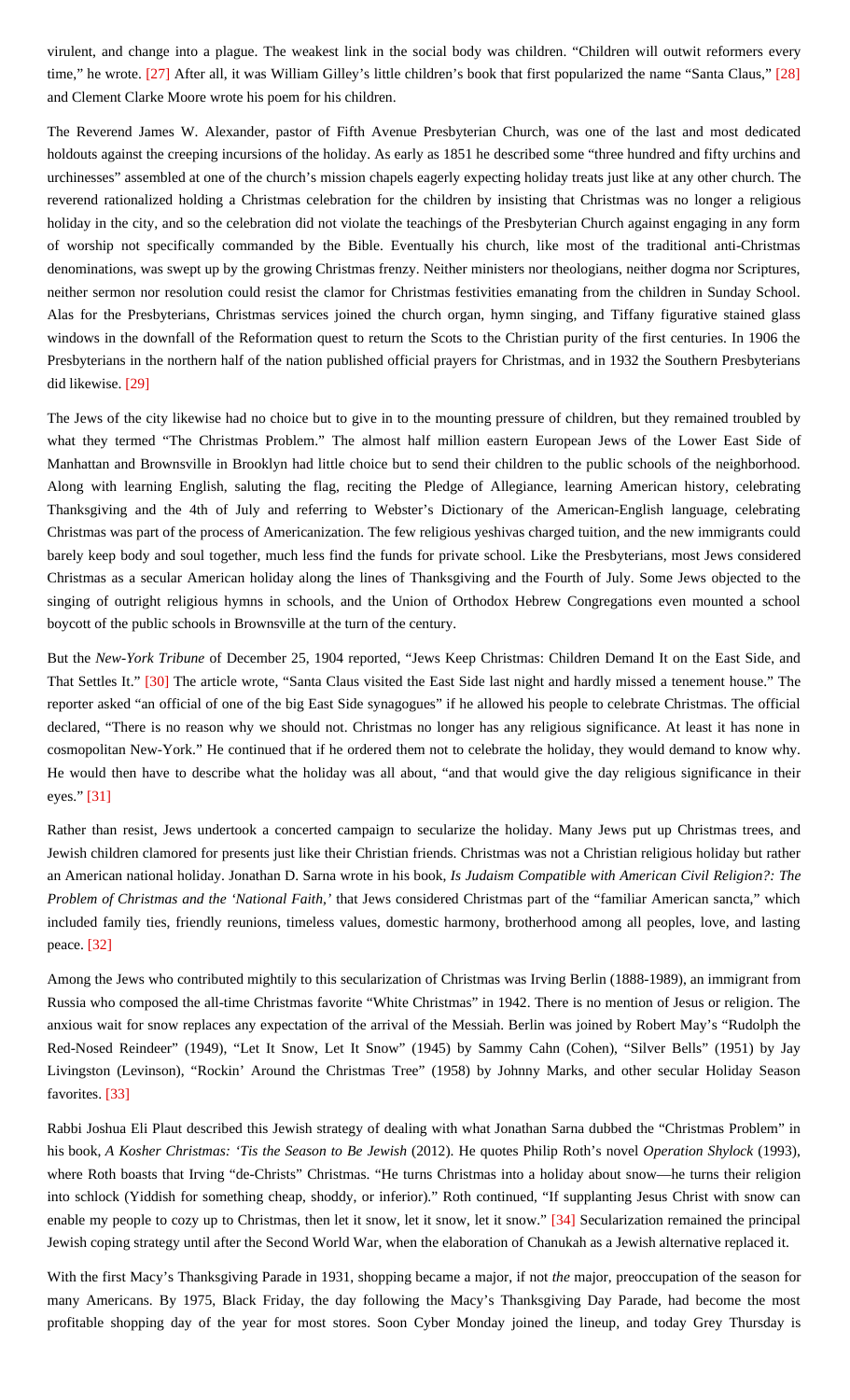<span id="page-8-0"></span>clamoring for admission to the shopping spree. After-Christmas sales also contribute to the shopping frenzy. New York City's department stores compete to produce the most elaborate store window displays, with Macy's, Lord and Taylor, Saks Fifth Avenue, Bergdorf-Goodman, and Barney's claiming the first five prizes. [\[35\]](#page-16-5) People come from all across the country and around the world just to see the city's Christmas store windows.

One recent new Holiday institution is the National Ugly Christmas Sweater Day, which began in 2011 as a protest against the reigning bad taste of the season but morphed into a national movement. Specialized stores and even many chains labor to create the ugliest Christmas sweater of the year and revel in the organization's motto, "Normal bounds of good taste simply don't seem to apply." The celebration was held on December 12, 2014, giving ample time for celebrants to pass their ugly sweater on to its next victim. [\[36\]](#page-16-6)

<span id="page-8-1"></span>Thus, the flowering Holiday Season has encouraged long-established retail institutions to undertake major advertising campaigns to encourage the residents of the city to spend ever more money to decorate their homes, fill chimney stockings, surround trees with wrapped packages, and splurge on Christmas dinner delicacies. But the holiday season also spawned a host of new industries specific to the holidays.

## **The Entertainment, Food, and Fun Industries Give a Hand**

Central to the success of the emerging Holiday Season was the fact that it was fun. Religions, nations, clubs and societies have long recognized that fun must be part of any organization if it hopes to succeed. Early Christian leaders, Protestant Reformers, and the founders of more recent religious movements recognized that once the initial founding enthusiasm began to wane, when the founding generation began to marry, have children and found families, construct houses of worship, and establish hierarchies —what sociologist Max Weber described as the passing from the charismatic to the institutional stages of religious evolution, [\[37\]](#page-16-7) holidays became central to the survival of the new faith. And even the most restrained holiday inevitably adopts the foods, traditions, music, art, and entertainments of the ordinary people. Thus it should not be surprising that, as one die-hard anti-Christmas Baptist, Bruce T. Gourley, wrote, Christmas has become the "cash cow for corporate America." [\[38\]](#page-16-8)

<span id="page-8-3"></span><span id="page-8-2"></span>The first known effort by a New York City religious group to harness secular public entertainment to the Christmas season was on January 16, 1770, when Trinity Episcopal Church on Broadway presented a public presentation of Handel's *Messiah*. Handel composed the piece for Easter in 1741, and the first presentation was on April 13, 1742 in Dublin. It spread rapidly throughout Europe and had its first American performance at Trinity, but it was still an Easter piece of music although gradually migrating toward Christmas. On December 25, 1815 the newly founded Handel and Haydn Society staged a December 25 performance, and it has remained a Christmas highlight ever since. [\[39\]](#page-16-9)

<span id="page-8-4"></span>Significantly, the Trinity Church presentation was not inside the church itself, but aimed at a broader, inter-denominational and even secular audience by renting for the occasion the meeting room above Burns Coffee House opposite Bowling Green, at what is today #9 Broadway. The music rapidly found its place as Holiday Season entertainment in spite of its strong religious content. Today thousands of sing-alongs, every major choral society and orchestra, high school and college chorus presents the piece, when it often constitutes the major fund raising event for many of these cash strapped ensembles.

Sibyl McCormack Groff wrote in an article titled "Gothamtide: Christmas words and images in nineteenth-century New York" that by the mid-nineteenth century public entertainment had joined church and family hearth as part of the holiday festivities. Barnum's American Museum, Griffin and Christy's Minstrels Opera House, and Niblo Gardens advertised holiday shows in the newspapers. Christmas night balls, operas, banquets, and choral concerts were staged by secular institutions. [\[40\]](#page-16-10)

<span id="page-8-6"></span><span id="page-8-5"></span>The political importance given to Christmas during the Civil War further encouraged the popularization of the holiday. For Christmas 1864 Nast published a large print titled "The Union Christmas Dinner" that featured a lavish banquet hall with President Lincoln inviting Confederate soldiers to take their seats at the table. The empty seats are clearly marked with the names of the Southern states. [\[41\]](#page-16-11) For the following Christmas, the readers of *Harper's Weekly* were greeted by a print Nast titled "Merry Christmas to All," a Santa Claus that all today would recognize. The print is bereft of any religious imagery or symbols. On both sides of Santa two children play with their toys, and two other medallions show families at home. However, along the bottom of the double-paged print is a public theater stage with an attentive audience watching a show. Thus, by the mid-nineteenth century public celebrations had joined church services and the family home as the focuses of the holiday.

The advent of radio and later television not only took the Times Square ball drop to national and even international fame but also launched Guy Lombardo and the Royal Canadians and the little-known Scottish song by Robert Burns, "Auld Lang Syne." First broadcast on radio in 1929 from the Waldorf-Astoria Ballroom then on CBS television in 1956, a new American tradition was born. Dick Clark's countdown began to rival Lombardo's in 1974.

In 1933 Radio City Music Hall launched its Christmas Spectacular with the Rockettes, a show that today attracts a million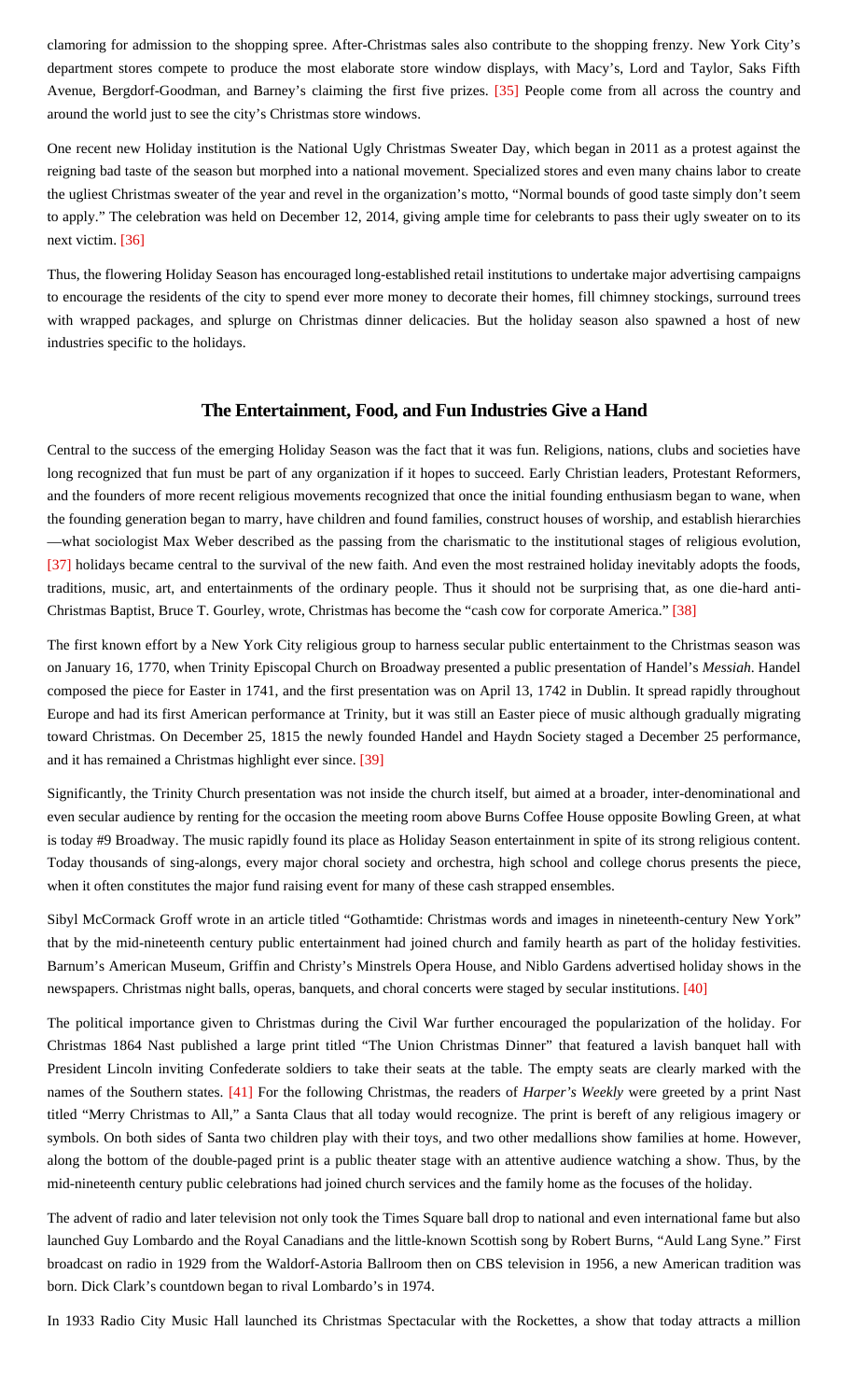visitors. Rivaling the Rockettes in popularity and revenue earnings is the New York City Ballet, which in 1954 singlehandedly transformed Peter Tchaikovsky's *Nutcracker Suite* into a Lincoln Center blockbuster. Today performances stretch from Black Friday to after New Years to accommodate the throngs who seek tickets. Since 1984 the nationally televised CBS Army-Navy football game has become a central celebration for couch-bound revelers. One of my all-time favorites is the Annual Merry Tuba Christmas show at The Rink at Rockefeller Center. Since 1974 tenor and bass tuba players from across the nation have congregated in the city for what is billed as the largest assembly of tuba players in the universe. [\[42\]](#page-16-12)

<span id="page-9-0"></span>Not far behind public entertainment venues in celebrating the season and making millions in the process is the food industry. From eggnog to candy canes, Christmas cookies to whiskey, chocolate Chanukah *gelt* to boxed and filled Christmas chocolates, and fruit cakes to cards, the Holiday Season constitutes the major revenue generating season of the year. In April 2002 Hershey's opened its 16-story Times Square Chocolate World that has become an all-year-long tourist attraction. Each of the holiday season industries hosts its annual trade fair during the Holiday Season in one of the major cities of the nation. December 14 is National Poinsettia Day, when thousands of producers, retailers, dealers, breeders, advertisers and designers gather to prepare for the next Poinsettia frenzy. An estimated 99.99% of that industry's profits come from one short two-week season. National Cookie Day is December 4, National Egg Nog Day is the 24th, and National Candy Cane Day is the 26th, among others. [\[43\]](#page-16-13)

<span id="page-9-1"></span>In recent years, beer producers, sellers, and consumers have united forces to sponsor a beer crawl called SantaCon. Since the first SantaCon in San Francisco in 1994, New York City has claimed the largest, rowdiest and drunkest celebration in the world. In 2012 an estimated 30,000 participants descended on Brooklyn and Lower Manhattan in an event that was criticized by the New York Times for its "sexism, drunkenness, xenophobia, homophobia and enough incidents of public vomiting and urination to fill an infinite dunk tank." The op-ed further enhanced event's popularity when it wrote that it "contributes absolutely zero value" to the culture of the city. [\[44\]](#page-16-14)

<span id="page-9-2"></span>Jews likewise recognize that to compete with Christmas and attract non-observant Jews, they had to create a steady stream of secular celebrations and events. Chanukah on Ice features outdoor ice skating at the Woolman Rink in Central Park. There are Spin the Dreidl Tournaments, Menorah Hora dance shows, the famous Matzo Ball where young people dance the night away, a Chanukah Billiards for Young People event, and even Chanukah Beer Drinking Contest.

#### **Inclusion of Non-Christian Holidays into the Holiday Season**

Like a bulldozer, the Holiday Season roared through the city, the nation, and even the world, overcoming religious and cultural opposition, absorbing racial, ethnic and religious groups into the season, and adding holidays to the season like decorations on a Christmas tree. Baptist, Methodist, Presbyterian and Jewish resistance to Christmas was worn down, and they were drawn willynilly into the Holiday Season craze. Without question the tremendous success "The Holiday Season" has achieved as the major American and global holiday was and remains its ability to absorb different traditions and holidays into its ever growing corpus.

While some Jews sought to merge with the Holiday Season by totally secularizing Christmas, following the Second World War other Jews sought to add a traditional Jewish holiday to the season to counterbalance the Christian Christmas. Chanukah had been a minor holiday, greatly overshadowed by the biblical holidays such as Yom Kippur, Passover, Sukkot and Rosh Hashanah. But with the establishment of the State of Israel in 1948 strengthening a growing sense of Jewish national as well as religious identity and pride, a concerted effort was undertaken to rebrand Chanukah as a festival to compliment, or even rival, Christmas. [\[45\]](#page-16-15)

<span id="page-9-3"></span>Chanukah commemorates the rededication of the Temple in Jerusalem following the defeat of the occupying Greeks by the Jewish revolutionaries called the Maccabees in 165 BCE. The priests discovered that only enough oil remained in the temple lamp for one day, rather than for the required eight days. But miraculously, the oil continued to burn for eight days. In memory of this miracle, the holiday's central ritual is the daily lighting of a new candle on a nine-branched candlestick called a menorah. A long-established European Jewish tradition was spinning a *dreidl*, little four-sided top with the Hebrew letters *Nun, Gimel, Heh* and *Shin* on the sides. These letters stand for *Nes Gadol Haya Sham*, "a Miracle, a Great one, Occurred There (in Jerusalem)." The holiday menu included special fried potato pancakes called *latkes*, and children received coins called *gelt*. A recipe book featured Maccabean sandwiches composed of either tuna fish or egg salad resembling a bite-sized Jewish soldier and a Menorah fruit salad.

<span id="page-9-4"></span>Slowly Chanukah trees and even secularized Christmas music fell out of favor, replaced by a plethora of Chanukah celebrations and newly invented traditions. Mordecai Kaplan in his classical work *Judaism as a Civilization* took the lead in reformulating the holiday to equal Christmas. [\[46\]](#page-16-16) He emphasized gift giving to enhance the holiday in the eyes of children. The holiday "must be made as interesting and joyful for the Jewish child as Christmas is made for the Christian child." The market grew for Jewish versions of scrabble, Chanukah decorations for the home, toys, books, napkins, wrapping paper, ribbons, records and cards. Soon menorahs, bags of foil-wrapped chocolate Chanukah gelt, chocolate figures of armed Maccabean soldiers, and Stars of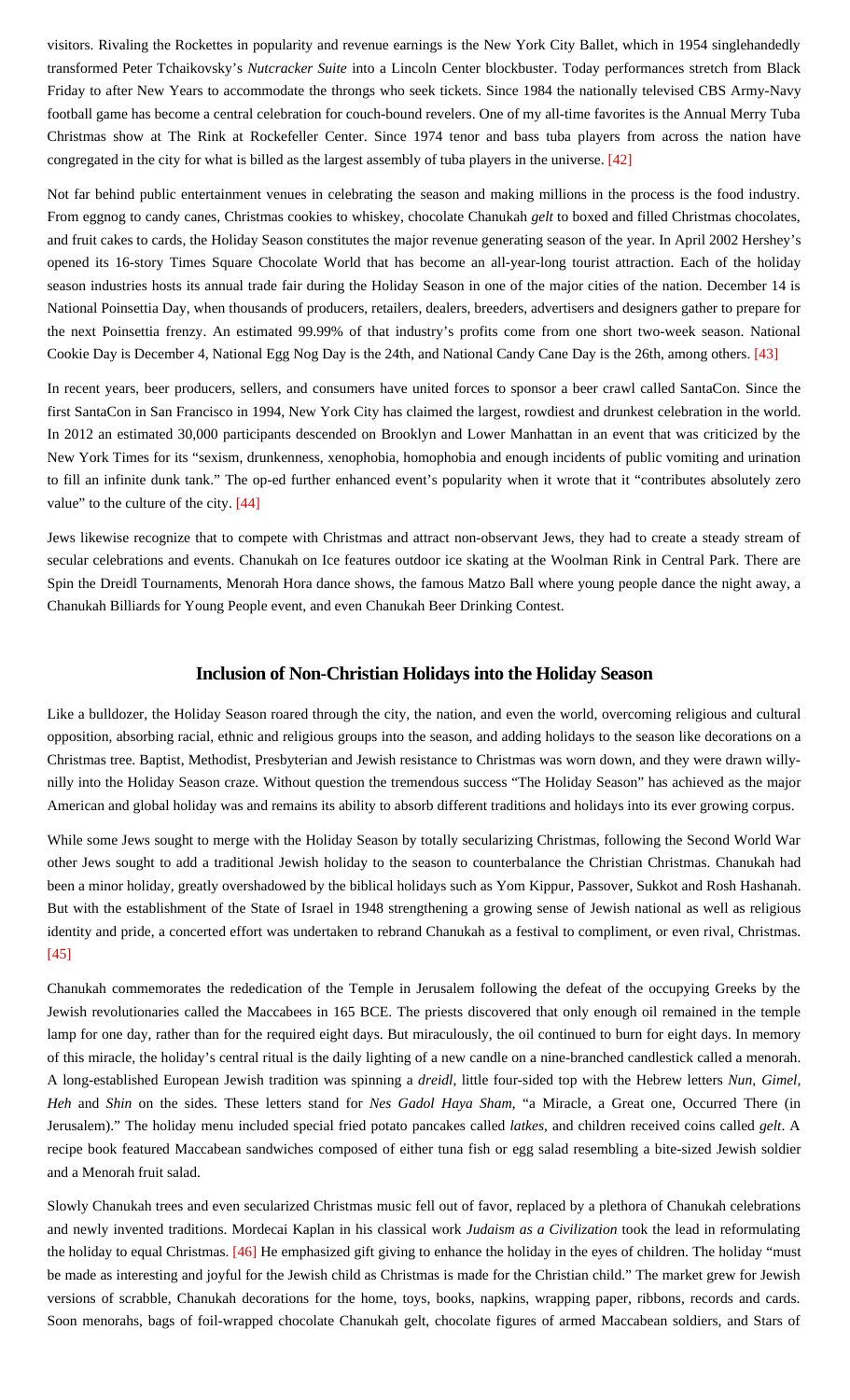<span id="page-10-0"></span>David filled shelves alongside chocolate Santas, trees and reindeer. [\[47\]](#page-16-17) In his influential book *Protestant, Catholic, Jew* (1955), Will Herberg considered Judaism to have reached mainstream status alongside Catholics and Protestants and that Chanukah was as much an American national holiday as Christmas. [\[48\]](#page-16-18)

<span id="page-10-1"></span>The Brooklyn based Chasidic movement, the Lubavitchers, took the lead in insisting, even demanding, that in whatever public location a Christmas Tree was erected, a giant Menorah must also be put up. City Halls, schools, public parks, town squares, hospitals, and eventually private buildings such as apartment buildings, stores and shopping centers felt the pressure to honor "the other" great holiday in the Holiday Season.

Over time, the traditional Chanukah gelt became elaborate wrapped gifts, synagogues began holding lavish Chanukah parties, and the public display of Chanukah menorahs became mandatory in home windows. In places like New York City where there were large Jewish populations "Happy Holidays" all but replaced "Merry Christmas."

**Image:** Blumstein department store in Harlem was the first to feature a black Santa.

African-Americans, who were largely of the Baptist, Methodist (AME and AME Zion) and independent churches, were likewise drawn into the Christmas craze and made their own unique contributions to the season. In the 1930s Harlem had become a Black mecca, yet Blumstein Department Store on 125th Street in the heart of Harlem refused to hire any Blacks. In 1934 The Reverend Adam Clayton Powell Sr. and his son organized a march against the store, and eventually the store not only agreed to hire Blacks but featured a Black Santa, claimed to be the first in the country. [\[49\]](#page-16-19)

<span id="page-10-2"></span>But by the 1960s many in the Black Pride, Black Power and Black Separatist movements began to demand more than participation in the season. Ronald Everett, who was swept



up by the emerging movement, changed his name to Maulana Karenga and created the holiday of Kwanzaa in 1966 as an alternative to Christmas. He drew on African traditions and ideals to fashion a week-long holiday from Christmas Day to New Years. At first he counseled African-Americans to shun the Christian holiday of Christmas and embrace Kwanzaa, which could be safely celebrated by people of any faith because of its strong ethical teachings and pan-African and pan-Black character. Strongly influenced by the teachings of Marcus Garvey, Karenga envisaged a holiday that would be celebrated by African-Americans, Blacks in the Caribbean and Latin America, African migrants to Europe, and Africans in Africa. [\[50\]](#page-16-20) In time the holiday's separatist roots were downplayed, and Kwanzaa took a prominent place in the Holiday Season lineup.

<span id="page-10-4"></span><span id="page-10-3"></span>

**Image:** The holiday of Kwanzaa bor-rowed from East African, African-American, Christian and Jewish traditions

Another attempt to transform Christmas into an African-American holiday was undertaken by the Harlem Renaissance poet Langston Hughes, who rewrote the classic Nativity story for an all-black cast with gospel style carols. *Black Nativity* was first performed off-Broadway on December 11, 1961 and has become a national holiday classic. A filmed version was produced in 2013. [\[51\]](#page-16-21)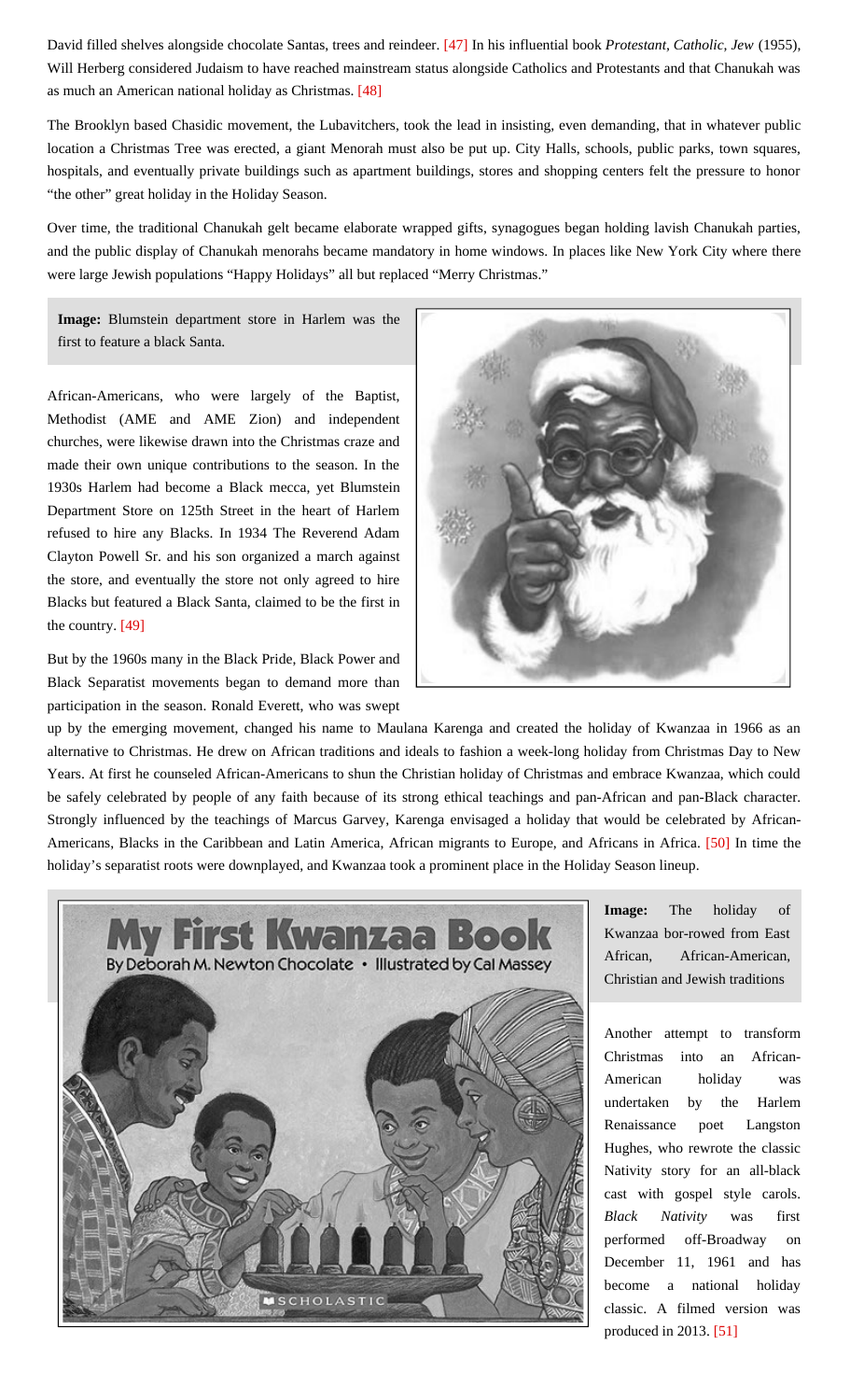Still another holiday that was added to the growing Holiday Season was the True God's Day, established by the founder of the Unification Movement, the Reverend Sun Myung Moon. Founded in 1954, like all new religious movements the church was in need of festive occasions to bring members together, inspire their work, reinforce their beliefs and have a celebration. In 1968 Reverend Moon established True God's Day to be celebrated the night of December 31 and the day of January 1. Each year he would write in calligraphy the motto to inspire the work for the year. After a period of silent meditation, at the stroke of midnight all heads bowed and the first moments of the new year were spent in prayer. A table of fruit and candy represented the abundance of all things that members share with God and each other. The next morning the celebrating began and lasted all day. In 2010 Reverend Moon decided to switch the holiday to the lunar calendar, which places it in February, well beyond the scope of the Holiday Season. Unfortunately, with this switch the celebration has lost much of its importance, but a brief Google search revealed that certain local churches still gather on the night of December 31. [\[52\]](#page-16-22)

<span id="page-11-0"></span>Like Chanukah that emerged from the shadows to become a major, if not *the* major Jewish holiday in America, the ancient Nordic celebration of the Winter Solstice was reinvigorated after millenniums of suppression. This holiday, which celebrates the shortest day and longest night of the year, has been celebrated ever since humans migrated into the northern climes during the Stone Age. Followers of the monotheistic faiths called it a "pagan" holiday, and it had long been persecuted by Jews, Christians and Muslims for worshipping the forces of nature rather than the one "true" God, for permitting women to participate and even lead Solstice celebrations, and for recognizing the priesthood of all followers. The ancient pre-Christian Germanic tribes called it Yuletide, and the Celts, Scandinavians, Finns, Slavs, Siberians and other northern peoples celebrated their respective versions of it as their mid-winter holiday. Central to the festival was fire, whether a giant bonfire, a candle, or a crackling fire in a fireplace. Christians readily absorbed these fire displays into their new religion in the form of Advent Wreaths, Santa arriving through the chimney, and candles and electric lights on trees.

The Winter Solstice began its revival in the 1930s, when Gerald Gardner organized groups and published books and articles on witchcraft and pagan holidays. In 1967 a group calling itself the New Reformed Orthodox Order of the Golden Dawn, in San Francisco (where else?) began performing rituals and founding groups throughout the country. [\[53\]](#page-16-23)

<span id="page-11-1"></span>The Winter Solstice officially joined the roster of New York City holiday celebrations in 1979 when the Cathedral of Saint John the Divine presented its first Winter Solstice celebration. Ironically, the very reason that the early Christians adopted December 25 as the day to celebrate the birth of Christ was because throughout the Roman Empire residents celebrated the festival of Saturnalia, when they prayed for the return of the Sun and the success of the following planting and harvest season. It is as if the cathedral had returned to the pagan roots of the Holiday Season. Paul Winter, a celebrated saxophonist and artist-in-residence at the cathedral since 1980, organizes the annual early December celebration. The official website presents it as a reflection of "our need to come together in times of extended darkness. We celebrate not only the rebirth of the sun, but the community of life on earth." [\[54\]](#page-16-24)

<span id="page-11-2"></span>Still another holiday was added to the season by New Yorkers of British extraction, Boxing Day. While the lord of the manor and his family and upper class friends were celebrating their Christmas Eve holiday, the scores of servants, cooks, waiters, drivers, musicians, and other staff were overloaded with work. To reward them for their labors and the loss of a holiday with their own families, each employee was presented with a box filled with goodies, gifts and drink, and December 26 was a day off for all. It is still celebrated in lands where large numbers of British people live or have settled.

Muslims in New York City and possibly elsewhere in the country have slowly been coming aware of the cultural importance of the Holiday Season and have begun a search for a way to add a Muslim component. One interesting example is the Muslim Education and Converts Center of America on 43rd Street in New York City, which began sponsoring an open house. Under the Arabic and English names of the center, the words "A House Full of Light" seeks to integrate Islam into the larger mid-winter theme of the winter absence of light.

# **The Globalization of the Holiday Season**

<span id="page-11-3"></span>The highpoint of the American Holiday Season corresponded with Henry Luce's declaration in the pages of *Life* magazine on February 17, 1941 that the post-Second World War era would be henceforth known as "The American Century." [\[55\]](#page-16-25) With the defeat of Nazi Germany, Fascist Italy, and Imperial Japan, the United States would rule the world. There could be no greater monument to this new age than the construction of the United Nation's Headquarters, the seat of world government, in the Empire City itself, New York City.

The New York Holiday Season has become a major instrument of Americanization of millions of immigrants and as well a weapon in the Americanization and Westernization of the planet. One often either celebrates or laments the rapid pace of global Americanization, with the spread of Blue Jeans, sneakers, baseball and basketball, McDonalds and Coca Cola, Hollywood movies, Jazz and Rapp music, the adoption of English as the global language, and the spread of the Holiday Season. Today, it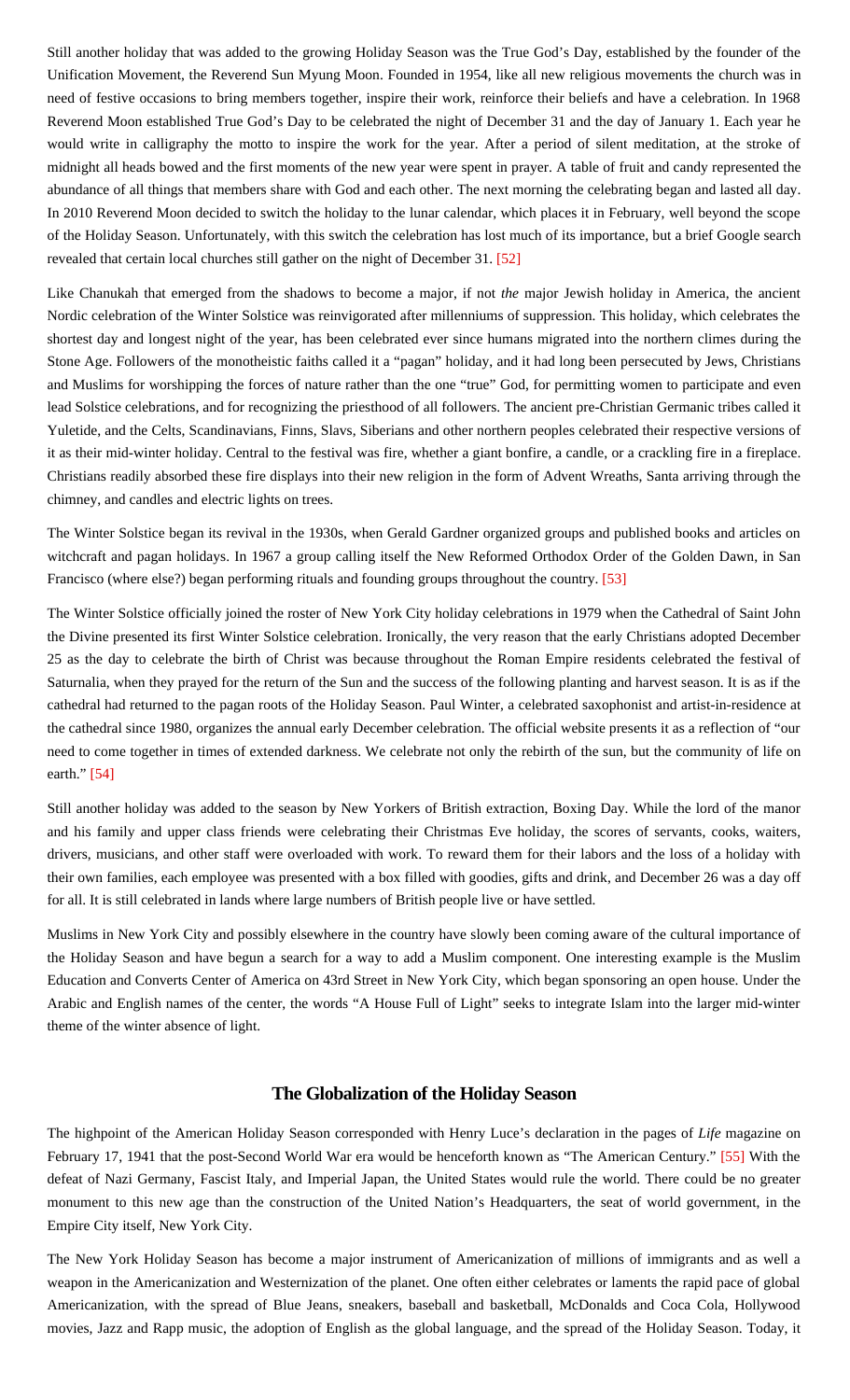has become one of New York City's greatest contributions to the human patrimony. In the 21st Century it will no doubt penetrate to the most obscure corners of the planet and overcome all resistance to become the greatest celebration on Earth. On August 28, 2000, United Nations Secretary-General Kofi Annan stated, "It has been said that arguing against globalization is like arguing against the laws of gravity." [\[56\]](#page-17-0) It is the same with the Holiday Season; its globalization is as irresistible as gravity.

<span id="page-12-0"></span>*Time* magazine of December 15, 2014 featured a section titled "Roundup: World's Most Festive Records" that included three examples of the Holiday Season going global. First, readers were thrilled to learn that the largest gathering of Santa's elves was held in Bangkok, Thailand and featured 1,792 kids "wearing matching hats and pointy plastic ears." Second, the largest Christmas stocking, measuring 168 ft. in length and 70 ft. in width, was erected in Tuscany, Italy, and was "stuffed with candyfilled balloons." The third thrilling world Christmas record was at the Emirates Palace in Abu Dhabi where "The Priciest Christmas Tree" was adorned with jewelry valued at \$11,026,900. [\[57\]](#page-17-1)

<span id="page-12-1"></span>Two features of the New York City Holiday Season have encouraged its spread across the nation and the planet. First, the season readily and easily absorbs local holidays, traditions, foods, and even deities into this ever growing season. Second, advertising agencies, the mass media, the film industry, food marketers, music agencies, clothing manufacturers and candy makers recognize the phenomenal money-making potential of the season. I doubt that it was love for baby Jesus that convinced the Emir of Abu Dhabi to decorate "The Priciest Christmas Tree" in the world. I'm sure some store owner in New York, Geneva or Paris had a role in the decision and made a good profit in the process. [\[58\]](#page-17-2)

<span id="page-12-2"></span>Mexico is almost as swamped by the Holiday Season as is its neighbor to the north. Mexicans have always lamented that their country is cursed by being too close to the United States and too far from God. But when it comes to adapting the gringo Holiday Season to Mexican conditions, God has clearly shown that He still has the upper hand. For the opening gun of the shopping craze, American Thanksgiving is replaced by the Feast of Our Lady of Guadalupe on December 6. The apparition of the Blessed Virgin Mary to the Indian peasant Juan Diego in 1531 has become a symbol of the indigenization of Catholicism in Aztec culture, and images of a dark skinned, Nachuatl-speaking Mary are emblazoned on cards and posters, tattooed on bodies, and portrayed in statues and paintings. Wherever Mexicans have settled, the December 6 procession at the Church of Our Lady of Guadalupe marks the opening of the Holiday Season. Likewise, the closing gun of the Holiday Season is not the Times Square ball drop but the Feast of the Epiphany (The Feast of the Three Kings, *El Dia De Los Reyes*) that is celebrated on January 6. Processions and festivals fill Mexican streets from Mexico City to Los Angeles and from New York to Oaxaca. [\[59\]](#page-17-3)

<span id="page-12-4"></span><span id="page-12-3"></span>In China and throughout the many Chinatowns of the world, the traditional Chinese love of lanterns and lights have become a central feature of the season. Hong Kong and other major Chinese cities feature some of the "biggest, brashest and most colorful" skylines in the world all year long. But as the Holiday Season approaches, giant, skyscraper-sized light displays cover major buildings, "some with undulating and flickering effects" according to a *New York Times*' description of the recent season in Hong Kong. [\[60\]](#page-17-4) Often the traditional Thomas Nast figure of Santa rides aback a dolphin rather that a sleigh with reindeer, but the message is the same: spend your money here. The light displays are modified to mark the blending of the New York Holiday Season with the Chinese New Year celebrations that usually closely follow New Year's, making for one prolonged, almost two month holiday.

During a recent Holiday Season there was a tragic stampede in which 36 New Year's revelers in Shanghai were killed. Allegedly, someone adapted the ancient Chinese tradition of giving money to friends during the Chinese New Year's to the Western New Year's. Piles of imitation dollar bills were thrown out of windows, and party goers madly rushed to catch the bills. [\[61\]](#page-17-5)

<span id="page-12-5"></span>The spread of the Western (Christian) New Year's celebration around the world is a prime example of the globalization of the Holiday Season. But more is at issue than just a holiday. Along with the December 31-January 1 holiday comes the Western 12 month calendar, the 30 or 31-day month, and the year 2016 as numbered according to the calendar devised by Pope Gregory in 1582, to say nothing of the Western numeral system (so-called Arabic numbers) that covered signs, eye glasses, hats, beer mugs and whistles that dominated the streets. It is a fact that the Chinese, regardless of whether they were Christian, Buddhist, Confucian, Muslim or atheistic Marxist, were celebrating the 2016th year after the birth of Jesus.

A similar phenomenon can be seen in India and Hindutowns around the world, such as Jackson Heights in Queens, New York City. The Hindu Festival of Diwali, also called the Festival of Lights, is celebrated according to the lunar calendar and commemorates victory of light over darkness, knowledge over ignorance, good over evil, and hope over despair. Both in India and in Indian settlements around the world such as Jackson Heights, bright electric lights festooned across streets, in front of homes, and in stores have come to dominate the holiday. But even when the holiday falls well before the opening bell of the Holiday Season, the lights remain lit throughout the season. [\[62\]](#page-17-6)

<span id="page-12-6"></span>In the former Soviet Union, where "Christmas" and the Holiday Season were regarded as symbols of Christianity and western decadence, elements penetrated like a virus. The Christmas tree, which had long been introduced by German immigrants and was taken as a sign of decadence if not subversion, simply migrated to the following week and became the "traditional" Russian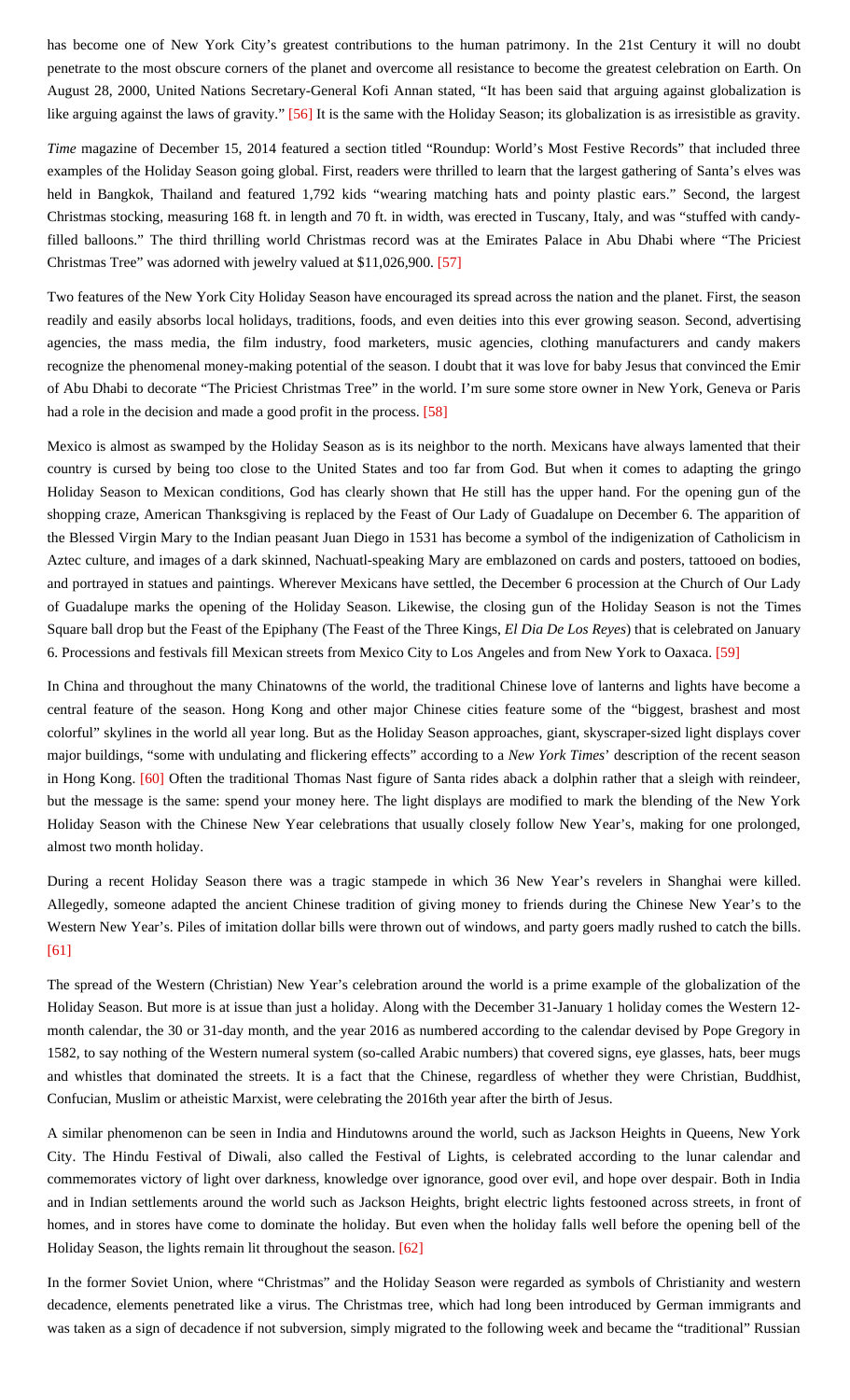<span id="page-13-0"></span>New Year's Tree, conveniently placed between the Catholic December 25th Christmas holiday and the Orthodox Christmas in January. [\[63\]](#page-17-7) Stalin had no more luck in stemming humanity's clamor for a mid-winter holiday than did John Calvin, the Boston Puritans or the First Presbyterian Church in New York City.

<span id="page-13-1"></span>*New York Times* journalist Thomas Friedman wrote that in the 21st century, products, capital, culture, ideas and labor will flow freely across once impenetrable national borders, knitting the peoples of the planet into one. To the unifying forces listed by Friedman, I will add, the Holiday Season. [\[64\]](#page-17-8)

## **The Tinsel Covered Trojan Reindeer: the Anti-Holiday Season Backlash**

<span id="page-13-2"></span>With the disintegration of the Soviet Union and the demolition of the Iron curtain, Francis Fukuyama announced to the world that human history had reached its culmination in his book, *The End of History*. [\[65\]](#page-17-9) Except for Cuba and North Korea the last two Marxist holdouts, Western liberal democracy, capitalism and freedom had conquered the planet, and the rest of human history would simply be the working out of the remaining kinks in this process. Countering this rather boring future vision, Samuel P. Huntington argued in his 1996 book, *The Clash of Civilization and the Remaking of the World Order*, that the 21st century would be marked by the rise of the nine ancient global civilizations: Western Catholic and Protestant Christian, Eastern European Orthodox Christianity, Hindu, Islamic, Sinic (China, Korea, and Vietnam), Buddhist (Mongolia, Tibet, and Thailand), Latin American, Christian African, and Japanese. [\[66\]](#page-17-10) Huntington also argued that while economic globalization will no doubt continue, these civilizations will set about elaborating their own political, cultural, linguistic, and religious cultures. Recent events in the world have shown that "The Holiday Season" is on the hit list of these reemerging civilizations. The Holiday Season, and especially Christmas, has now become a global target.

<span id="page-13-3"></span>The bloodiest battleground currently is the Islamic World, where along with Christianity and other non-Muslim minority religions, Western dress, mixed beaches, unveiled women, gays and lesbians, the presence of American troops and Hollywood movies, The Holiday Season is in the sights of Muslim reformers. Elizabeth F. Ralph, in an article titled, "The World War on Christmas: Five places where Santa really does have to watch his back," listed five countries at the forefront of this anti-Christmas war: North Korea, Uzbekistan, Venezuela, Saudi Arabia and Cuba. In austere Saudi Arabia where non-Muslim religious activities are banned in public, religious police circulate looking for stores selling Christmas cards, florists displaying poinsettias, or images of Santa. One Saudi reported that in several trees from Holland were intercepted at the airport, hacked to pieces and then sent back to Holland. [\[67\]](#page-17-11)

<span id="page-13-4"></span>Chinese who are worried about the culture effects of its engagement with the global economy are also having second thoughts about Christmas. While welcoming western markets, technology and profits, many Chinese feel that they are losing their culture in the process. A recent article in the *New York Times* reported that some "hardline traditionalists and Communist doctrinaires" described Christmas celebrations as a "tinsel-draped Trojan house that aims to subvert traditional Chinese culture." [\[68\]](#page-17-12)

<span id="page-13-5"></span>In the newly independent former Soviet republic of Uzbekistan, President Islam Karimov banned Santa Claus from television, as well as the celebration of New Year's Eve; he canceled Valentine's Day as well. The South Korean military taunts the vehemently North Korean government by erecting a 100-foor tall Christmas tree-shaped tower just near the border as form of psychological warfare. In Venezuela, President Hugo Chavez banned Christmas trees and images of Santa Claus from government offices because he deemed them too American. Elizabeth Ralph concludes her list of nations warring against Christmas with Cuba, which banned the holiday in 1969 but restored it in 1998 "thanks largely to pressure from the Vatican."

Israel is another country that has waged war against the holiday. According to Orthodox Jewish and Israeli law, a Jew is anyone born of a Jewish mother or converted by an Orthodox rabbi. But the Israelis added a third requirement that the person does not celebrate non-Jewish holidays. Until the election of Prime Minister Menachem Begin in 1977 this last requirement was little evoked, but his Orthodox Jewish supporters demanded that the new prime minister enforce it. Even attendance at a Christmas party in Nazareth or Bethlehem became dangerous for a Jew, but few Israelis had Christian friends. But the Israeli holiday of Sylvester the night of December 31 had taken deep roots in the country. Most Israelis are totally unaware that the name "Sylvester" for New Year's is derived from Pope Sylvester, who died on December 31, 335 and whose feast is celebrated on December 31. [\[69\]](#page-17-13)

<span id="page-13-7"></span><span id="page-13-6"></span>In 2009 the Lobby for Jewish Values, with support from the chief rabbis of Israel, printed and distributed fliers condemning Christmas and called for a boycott of restaurants and hotels that sell or put up Christmas trees and other Christian symbols. [\[70\]](#page-17-14) The campaign expanded to hotels and restaurants that held Sylvester parties as well. This warning was not an idle threat, because in Israel the Chief Rabbis grant kosher licenses. For hotels and restaurants in Israel the loss of the license can spell bankruptcy. One Tel Aviv hotel lost its license when the religious police raided the ballroom and found a Sylvester party in progress.

In India the Hindu Nationalist Party (BJP) has long advocated a return to Hindu values and a rejection of what it calls "Westoxification." Muslims, Sikhs, Jains, Jews, Buddhists, Christians, and other minority religions were accused of proselytism,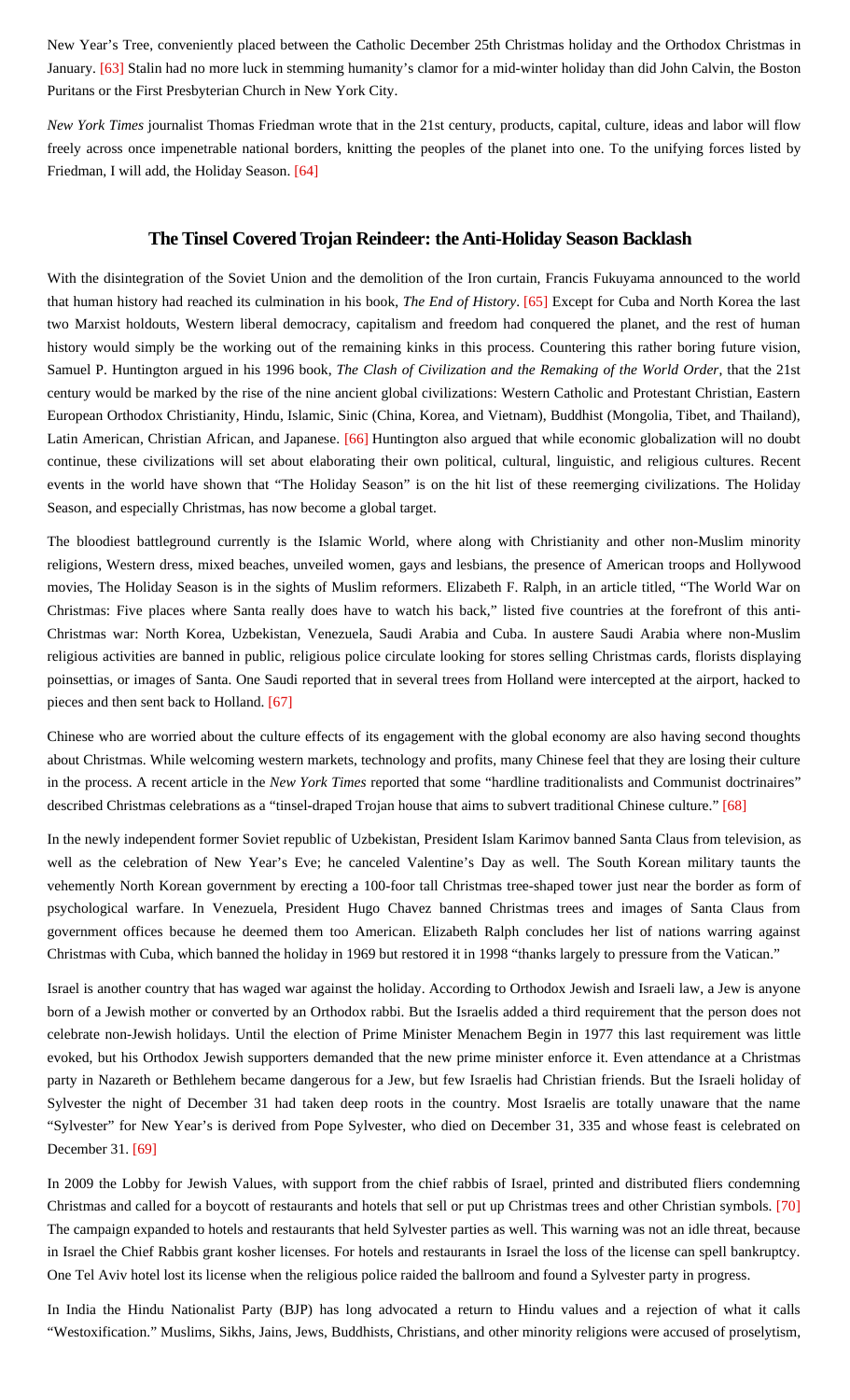<span id="page-14-1"></span>kidnapping Hindu children, and indoctrination to spread their faiths. The public and often festive celebration of Christmas and New Years' are increasingly viewed as thinly veiled attempts to attract Hindu young people to Christian churches. [\[71\]](#page-17-15)

Some new Christian religious movements have resurrected the long resolved issue of whether Christians should celebrate the December 25 holiday. Jehovah's Witnesses still consider the holiday a pagan import, and as the season approaches its Watchtower publication prints or reprints articles affirming that "nowhere in the Bible are we commanded to celebrate Christmas" and that the date of Jesus' birth is unknown. The Kimbanguist movement founded by Simon Kimbangu (1887-1951) in the Congo in 1921, not only rejected the pagan date of December 25 but "after several prophetic revelations" in 1999 church leaders decided that Christmas should be celebrated on May 25. [\[72\]](#page-17-16) Today the church has about three million followers in central Africa with communities in Europe and the United States.

<span id="page-14-2"></span>In the United States the anti-Holiday Season backlash began in the 1960s, when groups of Catholics and Protestants launched a "Keep Christ in Christmas" campaign and media blitz. *Time* magazine referred to this as the beginning of an American "Christmas *kulturkampf*." The backlash intensified after September 11. In his less well known book, *Who Are We? The Challenges to America's National Identity* (2005), Samuel P. Huntington argues that the rival of patriotism brought on by September 11 also brought with it a heightened awareness that non-European and especially non-Christian immigration to the United States is eroding America's national identity. [\[73\]](#page-17-17) This has motivated campaigns to restore the country's ancient Christian values.

<span id="page-14-5"></span><span id="page-14-4"></span><span id="page-14-3"></span>These campaigns have taken many forms, but the return of Christ to Christmas is central. Non-denominational Christian organizations like the Christian Research Institute published articles and even how-to books encouraging Christian families and congregations to place Christ in the forefront of the holiday. They instruct readers to reject pagan Christmas trees and Santa Claus but keep Christ. [\[74\]](#page-17-18) Baptist teachers and journalists Vanessa and Deron Snyder compiled a program titled, "50 Ways to Put Christ Back in Christmas, and Keep the Spirit All Year" in 2004. [\[75\]](#page-17-19) One of the most militant Christmas preachers against the secular Holiday Season is charismatic preacher and televangelist Creflo Dollar. In a sermon titled "Keep 'Christ' in Christmas" on December 21, 2007 he called on believers to resist Satan's strategy to distract them with money and gifts from the "true reason for the season." He praised a recent boycott organized by the American Family Association, the Catholic League, and other conservative Christian groups of a retail chain that had changed "its holiday greeting from 'Merry Christmas' to 'Happy Holidays.'" He reported that the chain had "decided to revert back to 'Merry Christmas' only after they lost a significant amount of sales." [\[76\]](#page-17-20) African-American Baptist gospel music singer Kirk Franklin sang Marshall Chapman's song "Jesus is the Reason for the Season," which swept the music charts to reach and influence millions more that any sermon, article, or book. [\[77\]](#page-17-21)

<span id="page-14-7"></span><span id="page-14-6"></span>These campaigns would in fact overthrow the two centuries of careful social, intellectual, and religious engineering that created "The Holiday Season" that all Americans, and even the world, could celebrate. By rejecting the totally secularized St. Nicholas painfully engineered by Moore and Irving, and described by Thomas Nast, the non-religious "Holiday Season" would revert to Christmas, the day that celebrates the birth of Jesus the Messiah. In a city like New York, the Golden Gate of immigration, "Happy Holidays" would be replaced by a carefully chosen "Merry Christmas," "Happy Chanukah," or "Happy Kwanzaa." Rather than a holiday that unites people, it would become a series of religious holidays that divides them. In short, one of the greatest accomplishments of American social history would be undermined, if not totally destroyed. [\[78\]](#page-17-22) Yet, it is still too early to say if the secular New York City Holiday Season is fated to the dustbin of American and global history.

#### **Conclusion**

<span id="page-14-8"></span><span id="page-14-0"></span>In guise of a conclusion I would like to make a proposal. In 1989 the United Nations ESCO issued a Recommendation on the Safeguarding of Traditional Culture and Folklore that would work toward the protection of the human intangible cultural heritage. Of course, what immediately springs to mind is the traditional Karabakh horse-riding game in Azerbaijan, Mongolian calligraphy, the Muslim hajj pilgrimage, kimchi making in Korea, ritual singing in India, basket weaving in Africa, and wedding traditions in Algeria. But the elaborate and carefully crafted New York City "Holiday Season" is also an intangible cultural heritage deserving recognition. Our New York City ancestors carefully passed the season onto their descendants, each ethnic, racial, and religious group adding to it, elements falling away, minor celebrations being transformed into major ones, groups attacking it with vehemence, but always surviving, growing, and spreading. In this sense, even with all its commercialization, the Holiday Season is without a doubt one of the greatest New York City contributions to the world's cultural patrimony.

#### **Notes**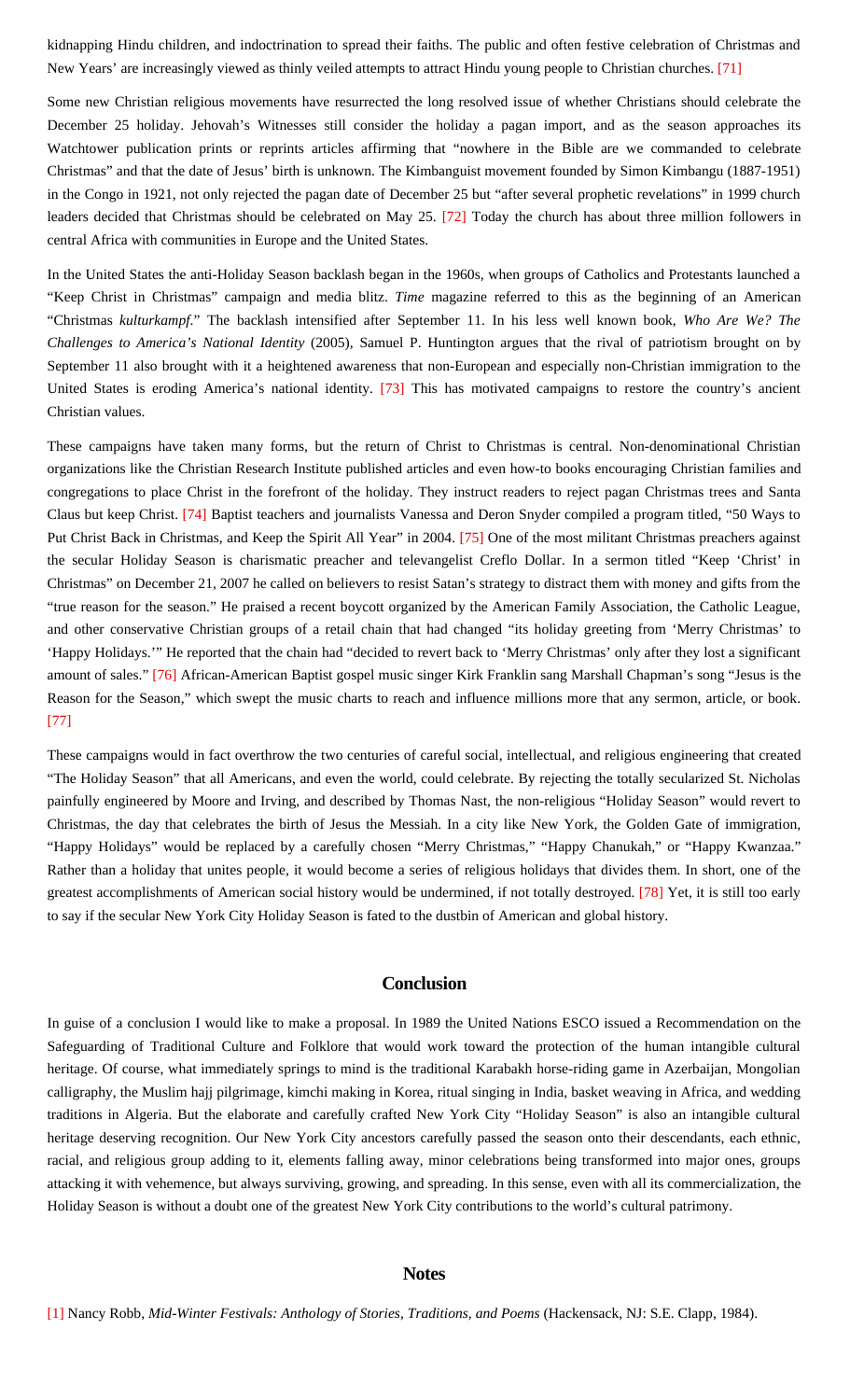<span id="page-15-0"></span>[\[2\]](#page-0-2) Christian Rätsch, and Claudia Müller-Ebeling, *Pagan Christmas: The Plants, Spirits, and Rituals at the Origins of Yuletide*. (Rochester, VT: Inner Traditions, 2006).

<span id="page-15-1"></span>[\[3\]](#page-1-0) Chris Durston, "Lords of Misrule: The Puritan War on Christmas 1642-60." *History Today* 35/12 (December 1985): 7-14.

<span id="page-15-2"></span>[\[4\]](#page-2-0) Edwin G. Burrows, *Gotham: A History of New York City to 1898* (Oxford University Press, 2000), pp. 57-61.

<span id="page-15-3"></span>[\[5\]](#page-2-1) Ibid., pp. 103-105.

<span id="page-15-4"></span>[\[6\]](#page-2-2) "Plan A of the City of New York," drawn by Manor Holland, surveyor general, 1776. New York Public Library, Map Division 97-6177 [LHS 816].

<span id="page-15-5"></span>[\[7\]](#page-2-3) Edwin Scott Gaustad, *A Religious History of America* (HarperSan Francisco, 1990), pp. 128-134 and 146-150. See also Greene and Harrington, *American Population before the Federal Census of 1790* (New York, 1932) as cited in Ira Rosenwaike, *Population History of New York City* (Syracuse, NY: Syracuse University Press, 1972), p. 8.

<span id="page-15-6"></span>[\[8\]](#page-3-0) Edwin G. Burrows and Mike Wallace, *A History of New York City to 1898*. (Oxford University Press, 1999), p. 402.

<span id="page-15-7"></span>[\[9\]](#page-3-1) Edith Wharton, *Old New York* (Scribner, 1995).

<span id="page-15-8"></span>[\[10\]](#page-3-2) Gaustad, *A Religious History of America*, pp. 135-138.

<span id="page-15-9"></span>[\[11\]](#page-3-3) Herbert Asbury, *The Gangs of New York: An Informal History of the Underworld* (Vintage Reprint edition, 2008). Film released 2002.

<span id="page-15-10"></span>[\[12\]](#page-4-0) Samuel White Patterson. *The Poet of Christmas Eve: A Life of Clement Clarke Moore, 1779-1863* (New York: Morehouse-Gorman, 1956).

<span id="page-15-11"></span>[\[13\]](#page-4-1) Diedrich Knickerbocker. *A History of New-York from the Beginning of the World to the End of the Dutch Dynasty* (New York: A. L. Burt, 1809).

<span id="page-15-12"></span>[\[14\]](#page-4-2) Washington Irving, *The Keeping of Christmas at Bracebridge Hall* (Fredonia Books (NL), 2003). See also Washington Irving, *Old Christmas* (Cosimo Classics, 2005).

<span id="page-15-13"></span>[\[15\]](#page-5-0) "Santa Claus in Camp," *Harper's Weekly*, January 3, 1863, cover page.

<span id="page-15-14"></span>[\[16\]](#page-5-1) "Merry Christmas to All," *Harper's Weekly*, December 30, 1865, pp. 824-825.

<span id="page-15-15"></span>[\[17\]](#page-5-2) Jock Elliott, *Inventing Christmas: How Our Holiday Came to Be* (New York: Harry N. Abrams, 2002).

<span id="page-15-16"></span>[\[18\]](#page-5-3) *New York Daily News*, December 26, 1855. Cited in James H. Barnett, *The American Christmas: A Study in National Culture* (New York: Macmillan, 1954), p. 8.

<span id="page-15-17"></span>[\[19\]](#page-5-4) James H. Burnett, *The American Christmas: A Study in National Culture*. (New York: Macmillan, 1954), p. 8.

<span id="page-15-18"></span>[\[20\]](#page-6-0) W. Lloyd Warner, *Structure of American Life* (Edinburgh, Scotland: Edinburgh University Press, 1952), p. 2.

<span id="page-15-19"></span>[\[21\]](#page-6-1) Robert Bellah, "Civil Religion in America," *American Civil Religion*, ed. Russell E. Richey and Donald G. Jones (New York, Harper and Row, 1974), p. 23.

<span id="page-15-20"></span>[\[22\]](#page-6-2) Image is available at oldchristmastreelights.com/2008\_site/1900\_1920.htm.

<span id="page-15-21"></span>[\[23\]](#page-6-3) Jean Maddern Pitrone, *F.W. Woolworth F.W. Woolworth and the American Five and Dime: A Social History* (McFarland & Company, Inc., 2007). Cf. "History of the Christmas present," The Week (December 26, 2014): 10.

<span id="page-15-22"></span>[\[24\]](#page-6-4) Stevanne Auerbach, *FAO Schwarz Toys for a Lifetime: Enhancing Childhood through Play* (Universe, 1999).

<span id="page-15-23"></span>[\[25\]](#page-6-5) Daniel Pool, *Christmas in New York* (Seven Stories Press, 1997), pp. 147-153. See also Daniel Alef, Adolph Simon Ochs: King of the Times (Titans of Fortune Publishing, 2009).

<span id="page-15-24"></span>[\[26\]](#page-6-6) Nancy Armstrong, *The Rockefeller Center Christmas Tree: The History and Lore of the World's Most Famous Evergreen* (Cider Mill Press, 2009).

<span id="page-15-25"></span>[\[27\]](#page-7-0) Charles W. Jones, "Knickerbocker Santa Claus," *The New-York Historical Society Quarterly*, 38/4 (October 1954):370- 371.

<span id="page-15-26"></span>[\[28\]](#page-7-0) William B. Gilley, *The Children's Friend* 3, Broadway, 1821.

<span id="page-15-27"></span>[\[29\]](#page-7-1) References can be found at http://www.phcmontreat.org/Exhibit-Christmas.html. Presbyterian Heritage Center, "Celebrating Christmas." Cited January 8, 2015.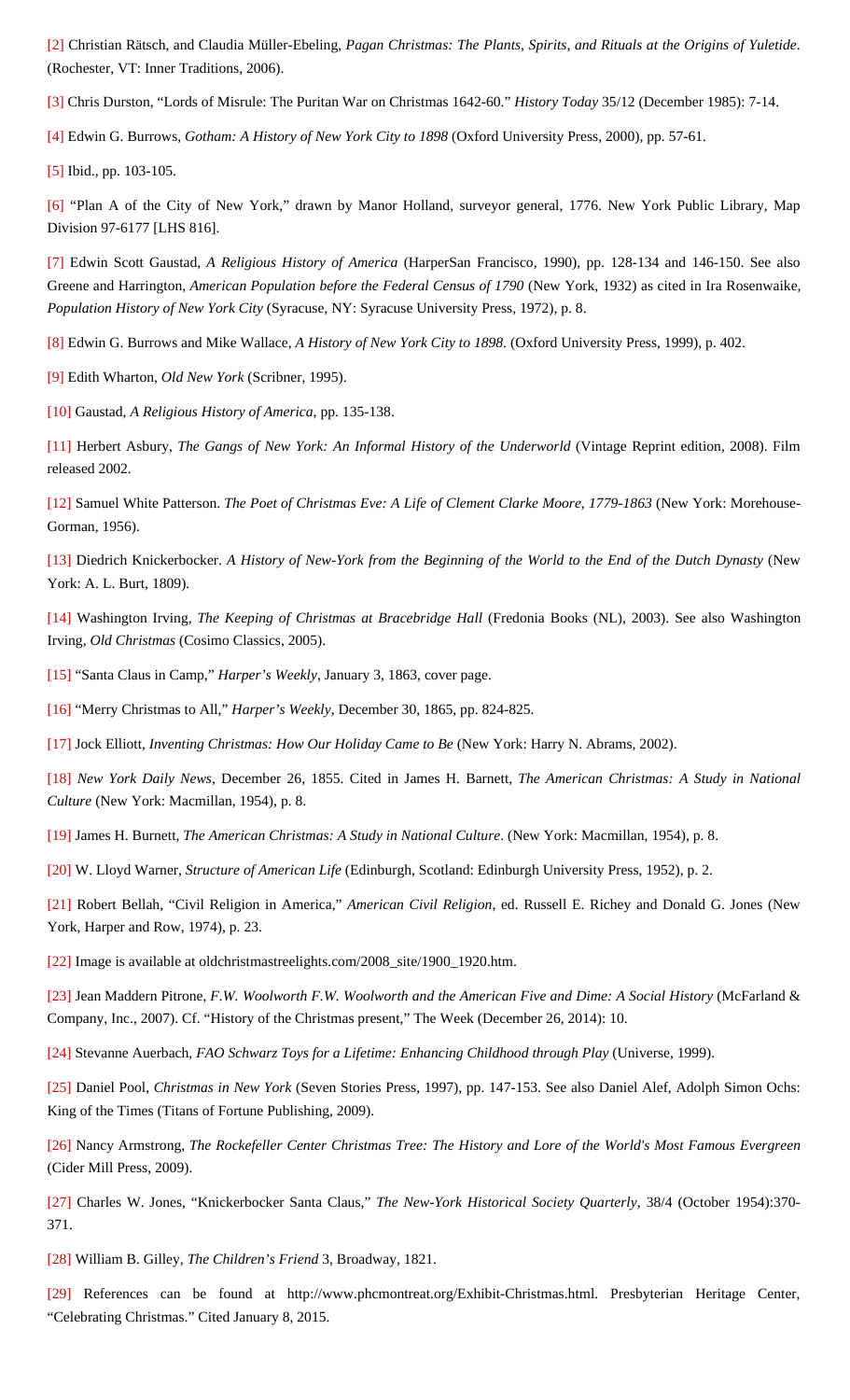<span id="page-16-0"></span>[\[30\]](#page-7-2) "Jews Keep Christmas," *New-York Tribune*, Sunday, Dec. 25, 1904, Part II, pp. 2-3.

<span id="page-16-1"></span>[\[31\]](#page-7-3) Rowland A. Sherrill, ed. *Religion and the Life of the Nation* (Chicago: University of Illinois, 1990).

<span id="page-16-2"></span>[\[32\]](#page-7-4) Jonathan D. Sarna, *Is Judaism Compatible with American Civil Religion? The Problem of Christmas and the 'National Faith,'* in Rowland A. Sherrill, ed. *Religion and the Life of the Nation* (Chicago: University of Illinois, 1990), p. 156.

<span id="page-16-3"></span>[\[33\]](#page-7-5) For an exhaustive list of Jews who wrote Christmas carols see Nate Bloom, "The Jews Who Wrote Christmas Songs," at http://www.interfaithfamily.com/arts\_and\_entertainment/ popular\_culture/The\_Jews\_Who\_Wrote\_Christmas\_Songs.shtml. Consulted January 8, 2015. See also James C. McKinley Jr. "May All Your Hanukkahs Be White." *New York Times*, November 19, 2012, c1.

<span id="page-16-4"></span>[\[34\]](#page-7-6) Joshua Eli Plaut, "A Kosher Christmas: *'Tis the Season to Be Jewish"* (Rutgers University Press, 2012). See also *Jewish Quarterly*, "Chrismukkah: A History," September 11, 2014, at http://jewishquarterly.org/2014/11/kosher-christmas/. Consulted Jan. 8, 2015.

<span id="page-16-5"></span>[\[35\]](#page-8-0) Heather Cross, "Christmas Windows Walking Tour Map." http://gonyc.about.com/od/christmassights/ss/Christmas-Windows-Walking-Tour-Map.htm Consulted January 8, 2015.

<span id="page-16-6"></span>[\[36\]](#page-8-1) National Ugly Christmas Sweater Day, http://www.nationaluglychristmassweaterday.org/.

<span id="page-16-7"></span>[\[37\]](#page-8-2) Jenna Weissman Joselit, *The Wonders of America: Reinventing Jewish Culture 1880-1950* (New York: Hill and Wang, 1996), pp. 237-240.

<span id="page-16-8"></span>[\[38\]](#page-8-3) Bruce T. Gourley, "Baptists and Christmas." www.baptisthistory.org/bhhs/bsb2010, Consulted October 26, 2014.

<span id="page-16-9"></span>[\[39\]](#page-8-4) Clifford Phelps Morehouse, *Trinity: Mother of Churches; An Informal History of Trinity Parish in the City of New York* (Seabury Press, 1973).

<span id="page-16-10"></span>[\[40\]](#page-8-5) Sibyl McCormac Groff, "Gothamtide: Christmas words and images in nineteenth-century New York," *Antiques*, December 2002, p. 68.

<span id="page-16-11"></span>[\[41\]](#page-8-6) "The Union Christmas Dinner," *Harper's Weekly*, December 31, 1864, pp. 840-41.

<span id="page-16-12"></span>[\[42\]](#page-9-0) Charles Francisco, *The Radio City Music Hall: An Affectionate History of the World's Greatest Theater* (E. P. Dutton, 1979).

<span id="page-16-13"></span>[\[43\]](#page-9-1) Among others, see http://www.candycanefacts.com/. Consulted January 8, 2015.

<span id="page-16-14"></span>[\[44\]](#page-9-2) Jason O. Gilbert, "Bring Drunken Santas Under Control," *New York Times*, December 13, 2013.

<span id="page-16-15"></span>[\[45\]](#page-9-3) Maida Silverman, *Festival of Lights: The Story of Hanukkah* (Aladdin, 1999).

<span id="page-16-16"></span>[\[46\]](#page-9-4) Mordecai Kaplan, *Judaism as a Civilization* (Jewish Publication Society of America, 1994).

<span id="page-16-17"></span>[\[47\]](#page-10-0) Mel Scult, *The Radical American Judaism of Mordecai M. Kaplan* (Indiana University Press, 2013), p. 41. See also Stephen Nissenbaum, *The Battle for Christmas* (Vintage Books, 1997).

<span id="page-16-18"></span>[\[48\]](#page-10-1) Will Herberg, *Protestant, Catholic, Jew* (University of Chicago Press, reprint 1983).

<span id="page-16-19"></span>[\[49\]](#page-10-2) Christopher Grey, "Blumstein's Department Store: How a Black Boycott Opened the Employment Door." *New York Times*, November 20, 1994.

<span id="page-16-20"></span>[\[50\]](#page-10-3) Amy Jacques Garvey, *The Philosophy and Opinions of Marcus Garvey: Africa for the Africans* (Routledge, 1978). See also Maulana Karenga, *Kwanzaa: A Celebration of Family, Community and Culture* (University of Sankore Press, 1997).

<span id="page-16-21"></span>[\[51\]](#page-10-4) Langston Hughes, *Black Nativity* (Paperback) (Langston Hughes Dramatic Pub., 1992). Filmed by Maven Pictures in 2013.

<span id="page-16-22"></span>[\[52\]](#page-11-0) George D. Chryssides, "The Unification Church," in Jacob Neusner, *World Religions in America: An Introduction* (Westminster John Knox Press, 2009), p. 360. See also http://familyfed.org/news-story/understanding-the-heavenly-calendar-601/ for information. Reverend Moon's speech "True God's Day 2000" in New York City can be found at http://www.unification.net/news/news20000103.html. Consulted December 19, 2014.

<span id="page-16-23"></span>[\[53\]](#page-11-1) John Matthews, *The Winter Solstice: The Sacred Traditions of Christmas* (Quest Book, 2003). See Liz Robbins, "It's Beginning to Look a Lot like the Winter Solstice," *New York Times*, December 22, 2013, c1.

<span id="page-16-24"></span>[\[54\]](#page-11-2) "Paul Winter Presents Winter Solstice," at http://solsticeconcert.com/#solstice. Consulted January 8, 2015.

<span id="page-16-25"></span>[\[55\]](#page-11-3) Henry R. Luce, "The American Century," *Life*, February 17, 1941, p. 61.